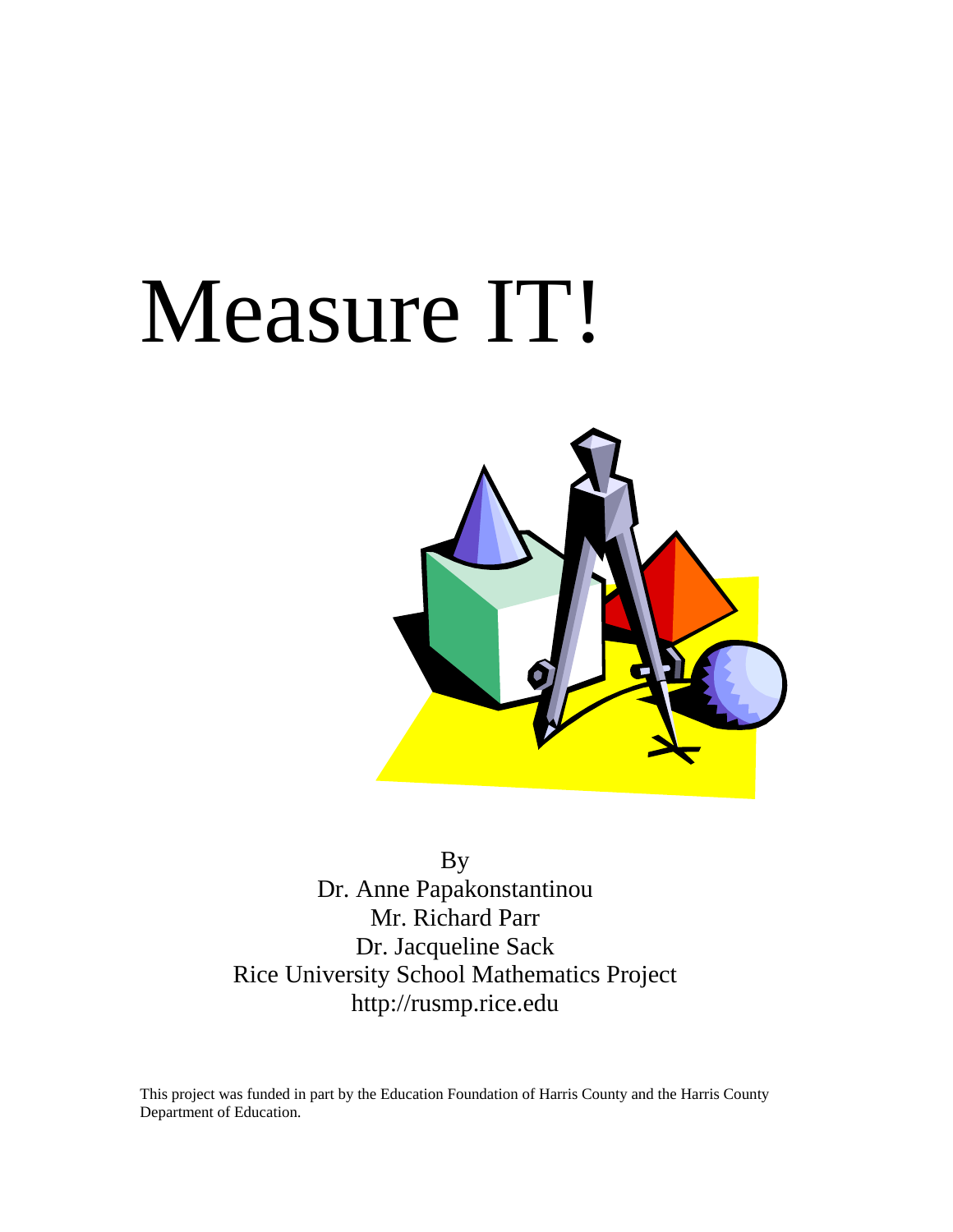## **TABLE OF CONTENTS**

| Overview                                               | 3  |
|--------------------------------------------------------|----|
| <b>Materials List</b>                                  |    |
| <b>Section 1 Investigating Length</b>                  |    |
| <b>Teacher Notes</b>                                   | 5  |
| <b>Activity #2 Using Your Measurement Tools</b>        | 8  |
| <b>Activity #3 Scavenger Hunt</b>                      | 10 |
| <b>Activity #4 Perimeter on a Geoboard</b>             | 13 |
| <b>Activity #5 Further Investigations of Perimeter</b> | 15 |
| <b>Activity #6 Investigating Circumference</b>         |    |
|                                                        |    |

# **Section 2 Investigating Area**

| <b>Teacher Notes</b>                            | 19 |
|-------------------------------------------------|----|
| <b>Activity #1 What Is Area?</b>                | 22 |
| <b>Activity #2 Area of Irregular Shapes</b>     | 25 |
| <b>Activity #3 Area on a Geoboard</b>           | 27 |
| <b>Activity #4 Areas of Rectangles</b>          | 29 |
| <b>Activity #5 Exploring Area and Perimeter</b> | 30 |
| <b>Activity #6 Rectangle Investigation</b>      | 32 |
| <b>Activity #7 Geoboard Perimeter and Area</b>  | 33 |

# **Section 3 Investgating Volume**

| <b>Teacher Notes</b>                          |    |
|-----------------------------------------------|----|
| <b>Activity #1 What is Volume?</b>            | 36 |
| <b>Activity #2 Exploring Volume with Nets</b> | 38 |

| <b>Section 4 Measurement Tour of the Rice University Campus</b> |  | 40 |
|-----------------------------------------------------------------|--|----|
|                                                                 |  |    |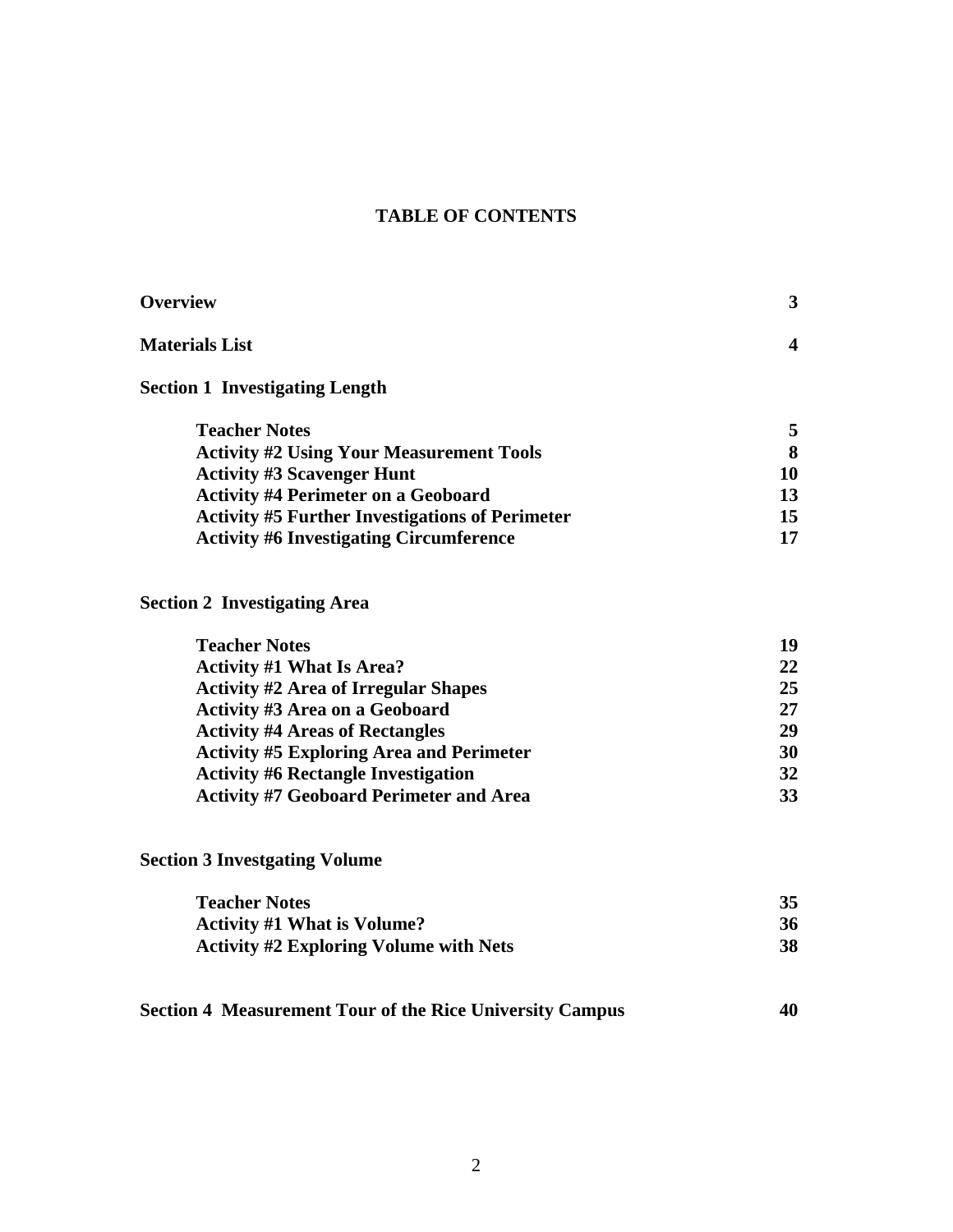#### **OVERVIEW**

<span id="page-2-0"></span>Students use measurement in their daily lives. "The study of measurement is important in the mathematics curriculum from prekindergarten through high school because of the practicality and pervasiveness of measurement in so many aspects of everyday life" (NCTM 2000, p. 44).

Using materials in this kit, your students in grades 3-5 will conduct measurement activities to explore length, area, and volume while they develop vocabularies for discussing these very important concepts. "Measurement is the assignment of a numerical value to an attribute of an object, such as the *length* of a pencil" (NCTM 200, p. 44).

There is an accepted instructional sequence for developing measurement concept, such as length, area, or volume. To measure, students first must know the attribute they are measuring. They must develop an understanding of the meaning of the attribute through hands-on activities using their perceptions and by direct comparison. For example, if students are asked to measure the length of an object, they must first understand the concept of length and the accompanying vocabulary such as breadth, width, height, depth, shorter, the same length as, longer or taller. After students develop an understanding of the attribute, they should then have experiences measuring object using non-standard units of measure. Third, students should be introduced to customary units in order to learn how to use measuring instruments. Since this unit is for grades 3-5, the activities will begin at the third level of the instructional sequence, measuring using standard units. Both the customary and the metric systems will be used.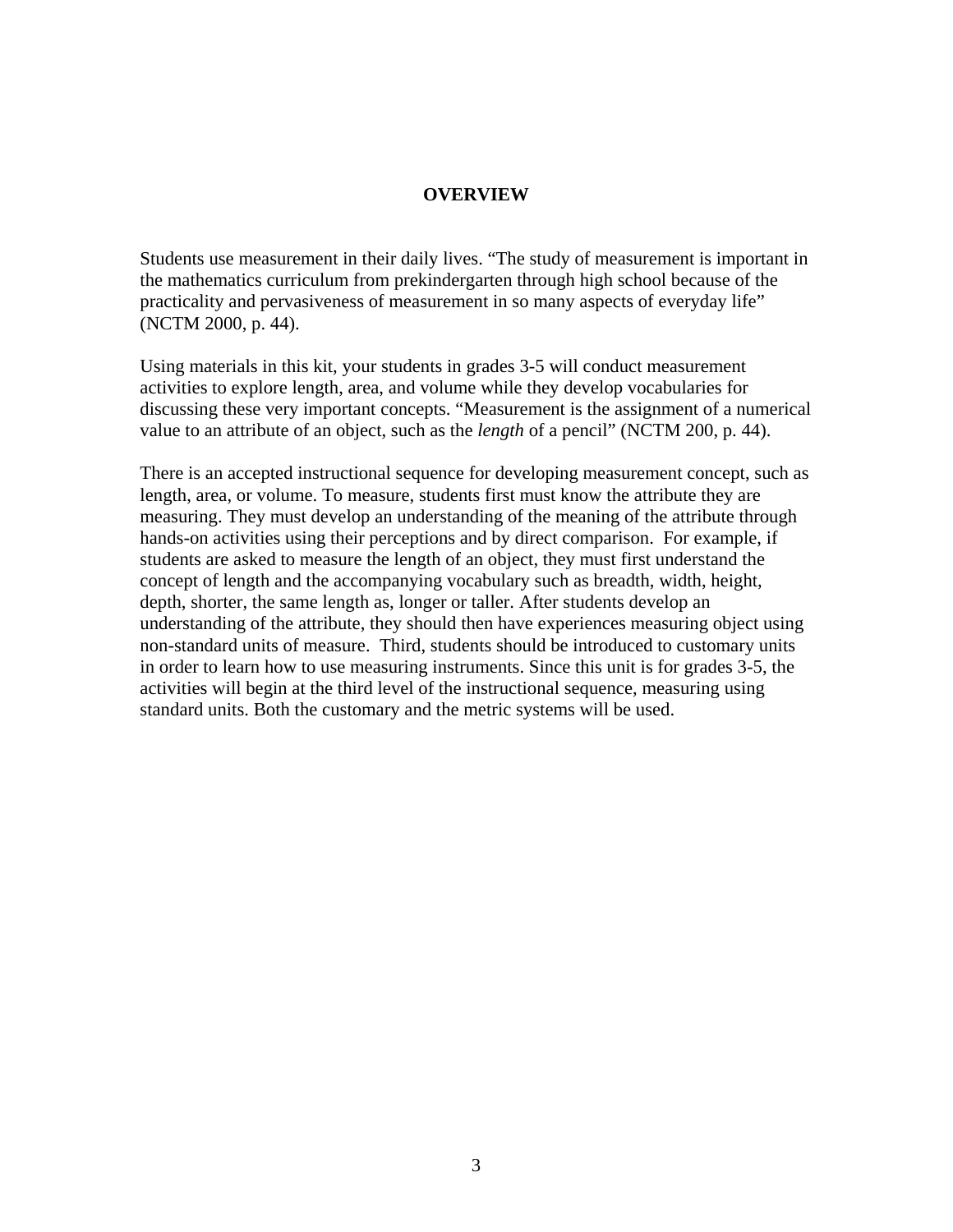#### **Materials List**

#### <span id="page-3-0"></span>**Section 1 Investigating Length**

rulers with metric and customary units markings (one per pair of students) meter sticks and yard sticks (one of each per class) rolls of cash register tape (five per class) fine tip markers (two per pair of students) scissors (one per pair of students) clear tape (one per pair of students) 5 x 5 geoboard (one per pair of students) rubber bands geoboard dot paper (one sheet per student) tape measures - marked in customary and metric units (one per pair of students) an assortment of circular objects (such as coffee can tops, yogurt cup tops, circular lids, etc.) – have students bring these calculators (one per pair of students)

#### **Section 2 Investigating Area**

index cards (four per person) patty paper (one box per class) scissors (if needed) rulers with metric and customary units markings (one per student) 8.5 in. by 11 in. paper (one sheet per student) 5 x 5 geoboard (one per pair of students) rubber bands geoboard dot paper (two sheets per student) inch grid paper (two sheets per student) color squares (one bucket per class)

#### **Section 3 Investigating Volume**

rainbow cubes or other centimeter cubes (one bucket per class) centimeter grid paper (four sheets per pair of students) scissors (one pair per pair of students) clear tape (one pair per pair of students)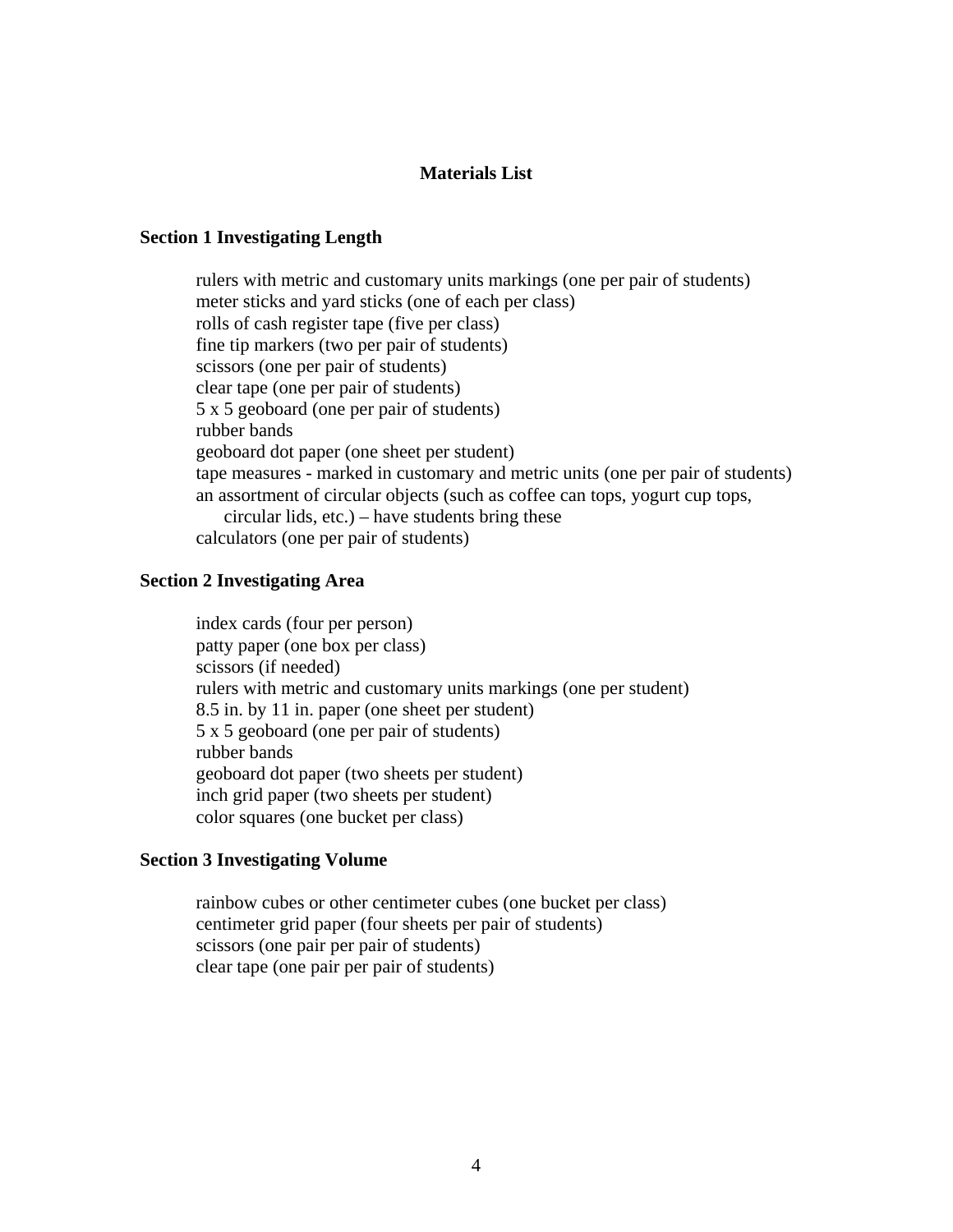<span id="page-4-0"></span>

## **Section 1 Investigating Length**

#### Activity #1 Making Measurement Tools for Length

#### *Teacher notes*

Length is the first attribute most students measure. In this activity, students make simple measuring instruments for length - a yard stick and a meter stick. There is no student page for this activity, because students create their own measurement tools.

Materials: rulers with metric and customary units markings (one per pair of students) meter sticks and yard sticks (one of each for each class) rolls of cash register tape - let students **estimate** how much to tear off to make a meter stick and a yard stick (do not let them measure how much to tear off using a ruler, meter stick, or yard stick) fine tip markers (two per pair of students) scissors (one per pair of students) clear tape (one per pair of students)

Let pairs of students tear off enough from the roll of cash register tape to make a meter stick and a yard stick. They are to estimate how much tape they need and not measure using a ruler, meter stick, or yard stick.

Point out to students the length of an inch and the length of a centimeter on their rulers.

Have students, in pairs using their rulers, mark off 36 inches to make a yard stick and 100 centimeters to make a meter stick out of their cash register tapes. If their estimates of the lengths of the tape needed to make a yard stick and a meter stick are too short, they may tear off additional tape. If they estimated too much tape, students should cut the excess tape. Their yard sticks and meter sticks should be the exact lengths of 36 inches and 100 centimeters. Ask students to write their names on the backs of their meter and yard sticks.

After all groups have made their yard sticks and meter sticks, have students line up their yard sticks together and compare the lengths. Are they all the same length? Are some shorter? Are some longer? Let students examine the ones that are of different lengths and explain why they are different. Let them compare their yard sticks to the actual yard stick. Those student-made yard sticks that are either too short or too long should be corrected.

Students now line up their meter sticks and repeat the above procedures.

Finally have pairs of students compare the meter and yard sticks they made. Which is longer, a yard stick or a meter stick? Is this difference the same for all pairs of students?

Discuss the conversion between metric and customary units for length. [One inch is approximately 2.54 centimeters.]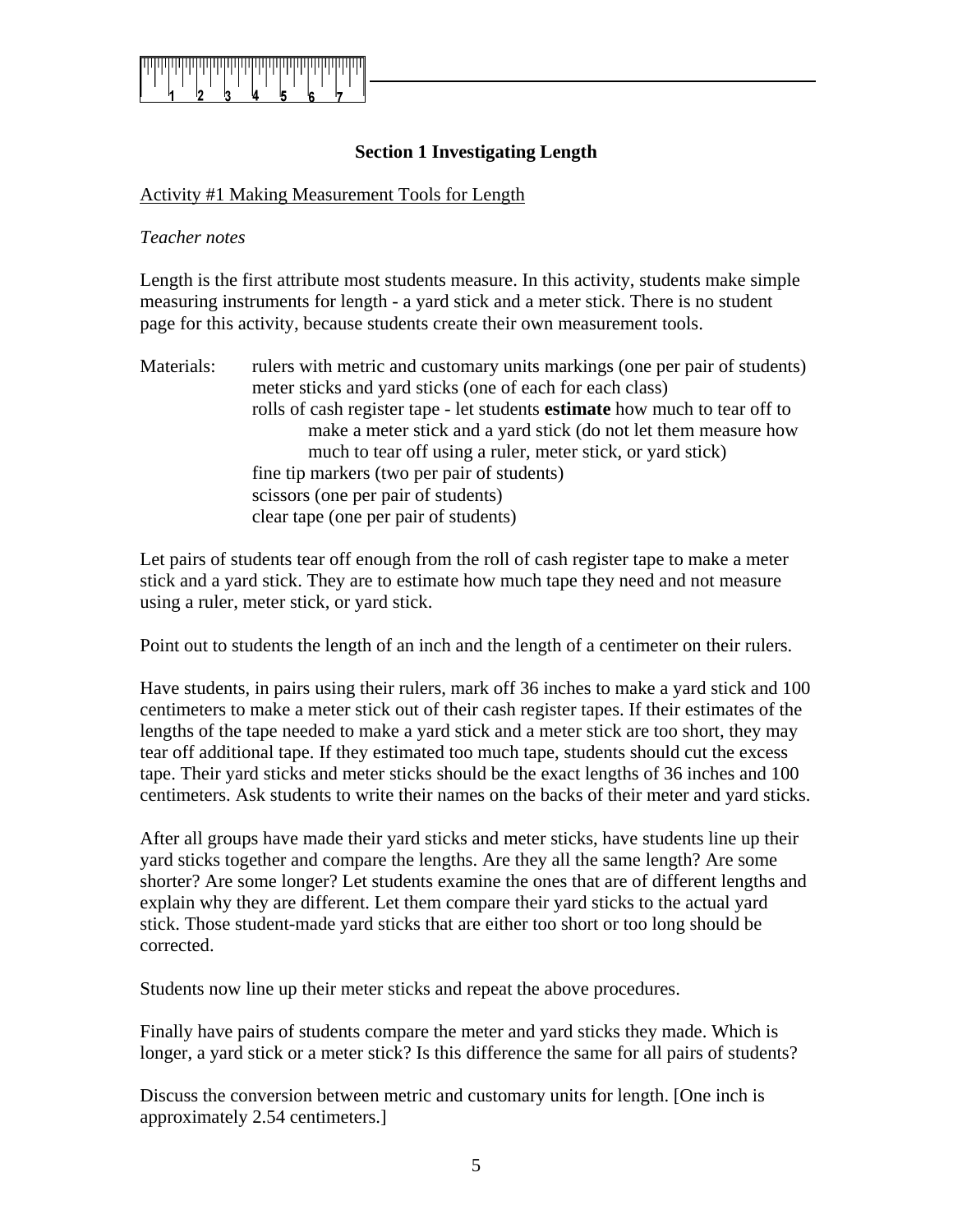

## Activity #2 Using Your Measurement Tools

#### *Teacher Notes*

In this activity, students use the measurement tools that they created in Activity #1 to measure different parts of their bodies. Students work in pairs and record their data in the table provided.

Materials: measurement tools created by students in Activity #1

#### Activity #3 Scavenger Hunt

#### *Teacher Notes*

In this activity, students develop an intuitive understanding of customary and metric measurements. Students first attempt to identify items that have the given lengths without using any measurement tools, then measure all items to see whether the identified objects actually match the given lengths.

Materials: measurement tools created by students in Activity #1

#### Activity #4: Perimeter on a Geoboard

#### *Teacher Notes*

Students explore the concept of perimeter using geoboards in this activity. After an initial exercise to help students understand the idea of what 1 unit means, students are asked to find figures with a perimeter of 10 units. Students must clearly understand that 1 unit for this activity is the distance on the geoboard between two consecutive pegs either horizontally or vertically. The distance between two consecutive pegs lying along a diagonal is longer than 1 unit. This idea that a diagonal distance is longer than 1 unit is explored in the challenge activity.

Materials: 5 x 5 geoboard (one per pair of students) rubber bands geoboard dot paper (one sheet per student)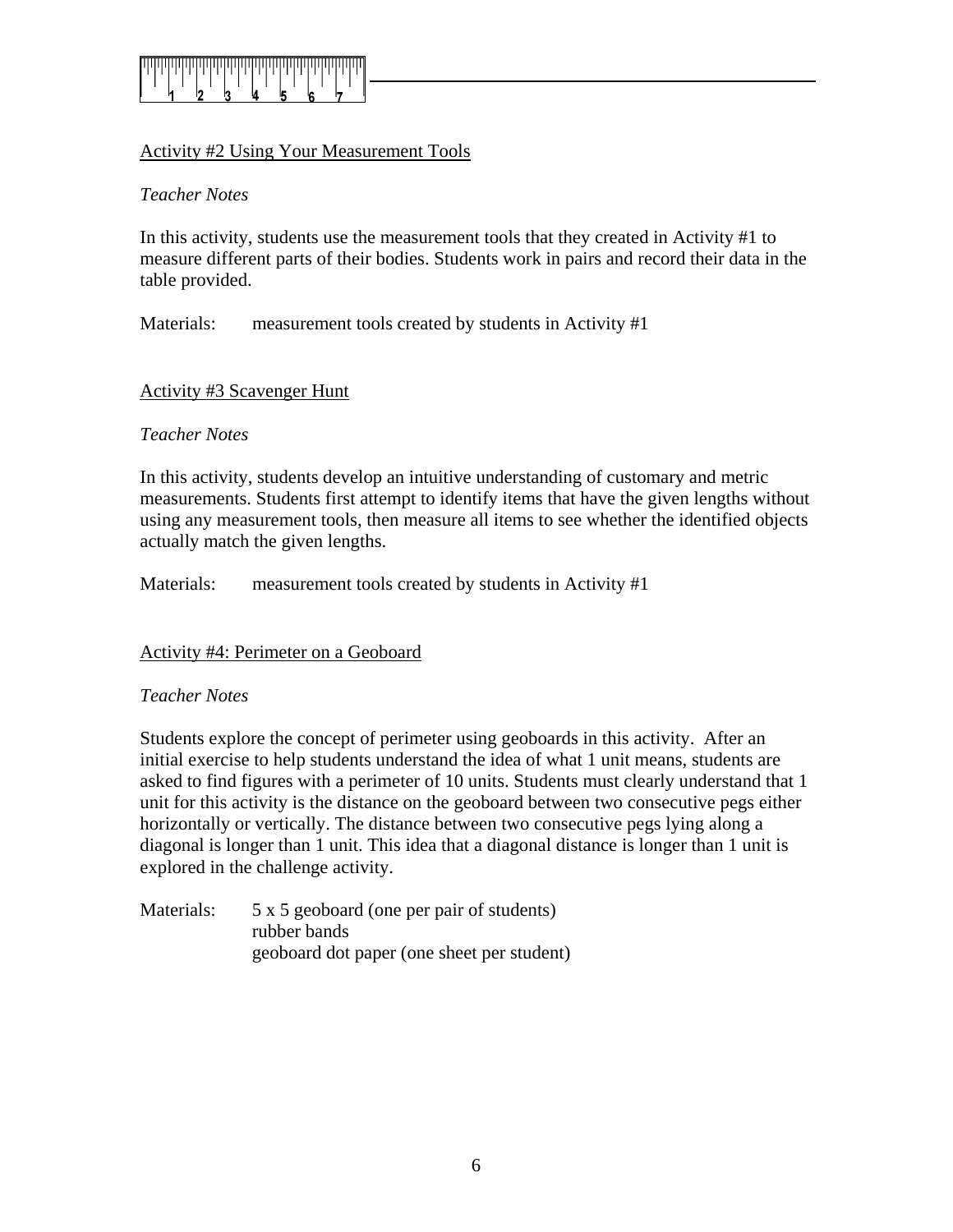

## Activity #5 Further Investigations of Perimeter

## *Teacher Notes*

In this activity, students develop the formula for the perimeter of a rectangle. Students measure the lengths of all four sides of several items that are rectangular in shape. After measuring these items, students observe that measuring two perpendicular sides is sufficient for calculating the perimeter, and develop, on their own if possible, the formula for the perimeter of a rectangle,  $P = 2l + 2w$  or alternately,  $P = l + w + l + w = l + l + w$  $+ w = 2(l + w) = (l+w) + (l+w)$ .

Materials: measurement tools created by students in Activity #1 or a ruler, yard stick or meter stick

Activity #6 Investigating Circumference

#### *Teacher Notes*

Students investigate the circumference of a circle and its relationship to its diameter in this activity. Students may need assistance in correctly identifying and measuring the diameter of the circular objects. They also may need assistance in using a tape measure to determine the length of the circumference of the circles. After measuring, students discover that the quotient of the length of the circumference divided by the length of a diameter should be approximately 3.14 regardless of the size of the circle. Older students may understand that a quotient is also called a ratio. If students' quotients are not approximately 3.14, they should re-check their measurements and calculations.

Materials: tape measures - marked in customary and metric units (one per pair of students) an assortment of circular objects (such as coffee can tops, yogurt cup tops, circular lids, etc.) - have students bring these calculator (one per pair of students)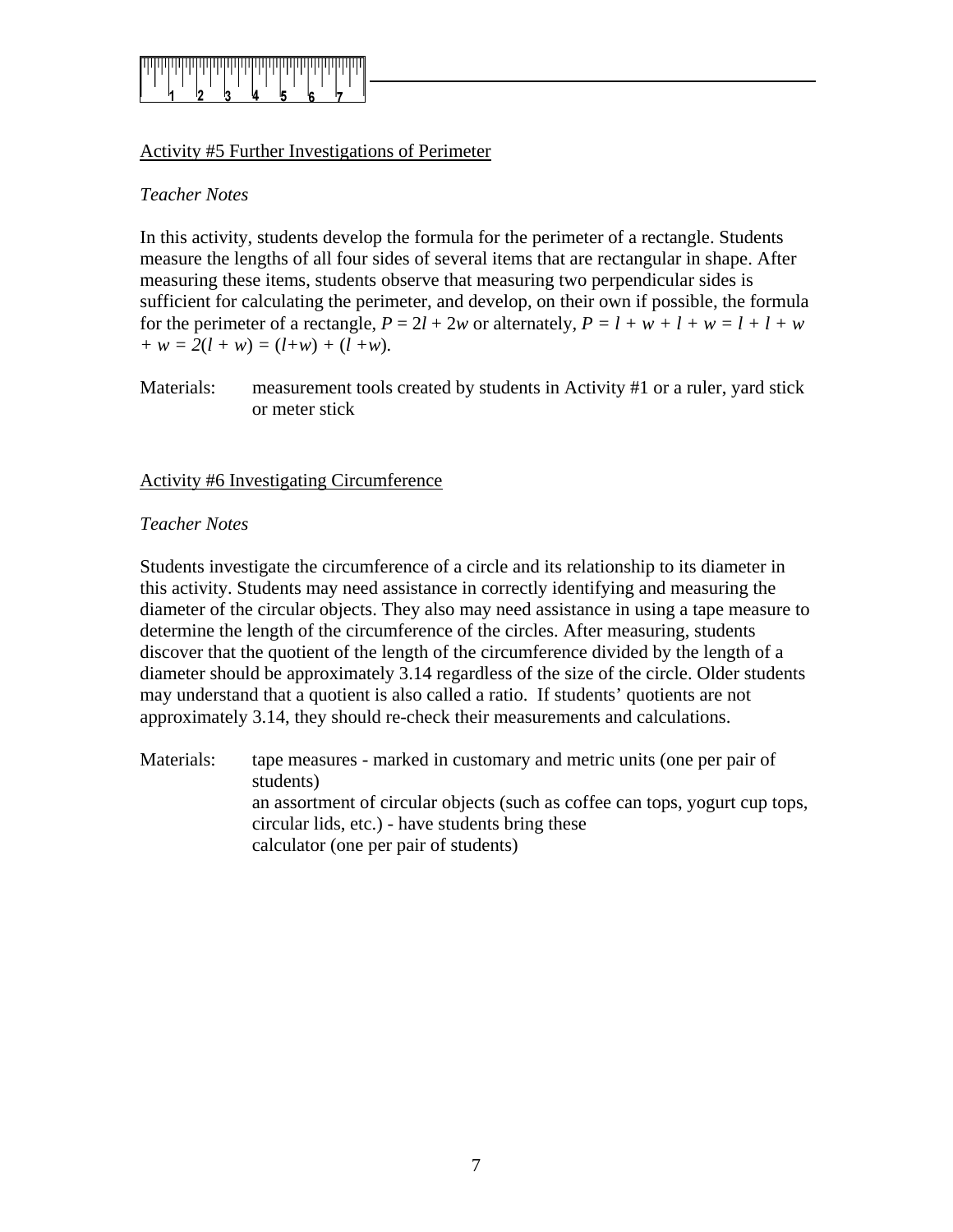

## **Activity #2 Using Your Measurement Tools**

Using the measurement tools you made in the first activity, find the length of the following in inches and in centimeters with a partner.

|              | Partner #1 | Partner #2 | Partner #1   | Partner #2   |
|--------------|------------|------------|--------------|--------------|
|              | Length (in | Length (in | Length (in   | Length (in   |
| Object       | inches)    | inches)    | centimeters) | centimeters) |
| Your foot    |            |            |              |              |
| Your nose    |            |            |              |              |
| Your height  |            |            |              |              |
| Your arm     |            |            |              |              |
| span (the    |            |            |              |              |
| distance     |            |            |              |              |
| between your |            |            |              |              |
| outstretched |            |            |              |              |
| fingertips)  |            |            |              |              |
| Your         |            |            |              |              |
| "pinkie"     |            |            |              |              |
| finger       |            |            |              |              |
| Your thumb   |            |            |              |              |

- 1. a. Compare your height to your arm span in inches.
	- b. Compare your height to your arm span in centimeters.
- 2. A person whose height and arm span are the same or about the same is called a "square." Are you a square? Explain.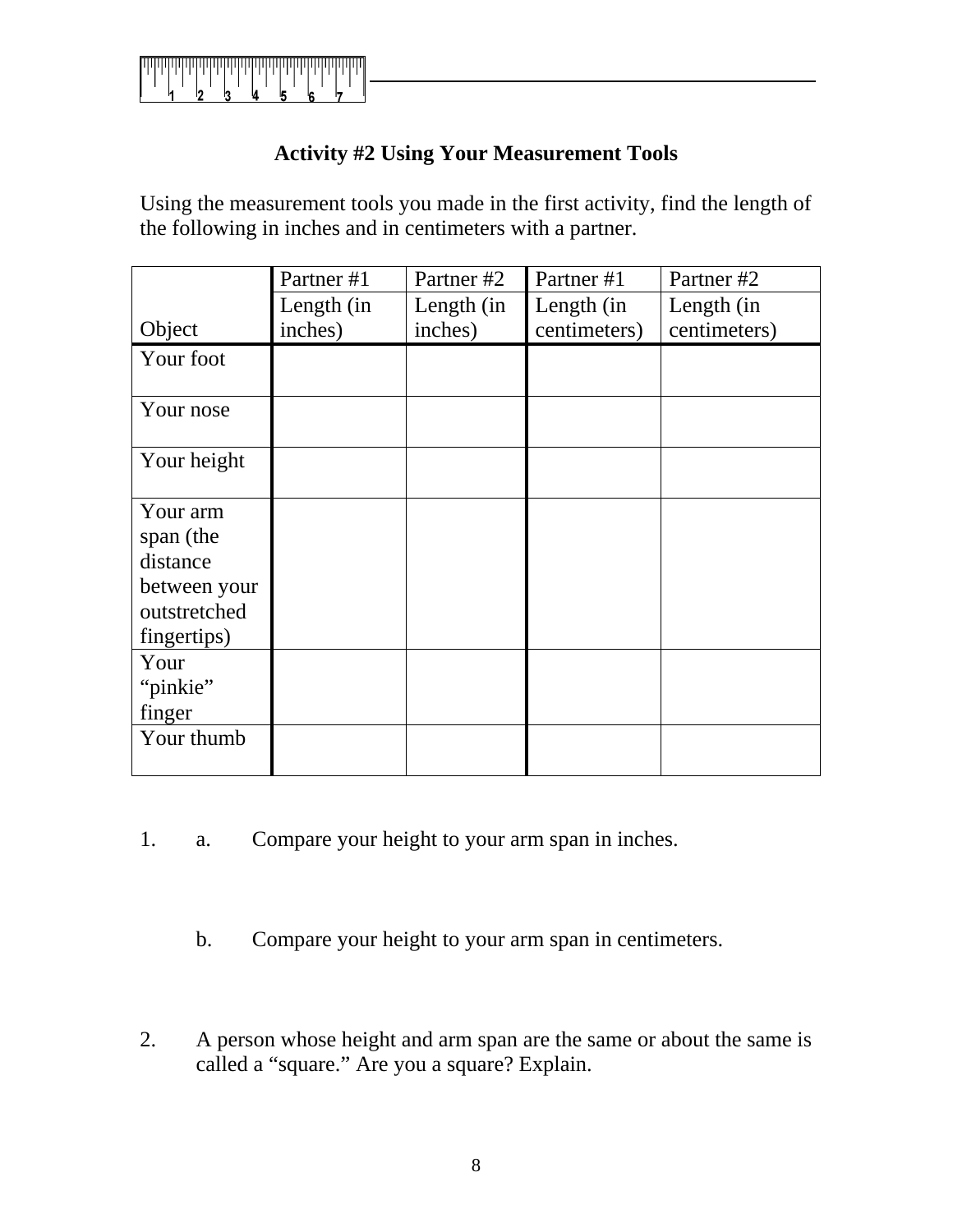

3. Compare your measurements with your partner's.

4. What did you discover from taking the measurements?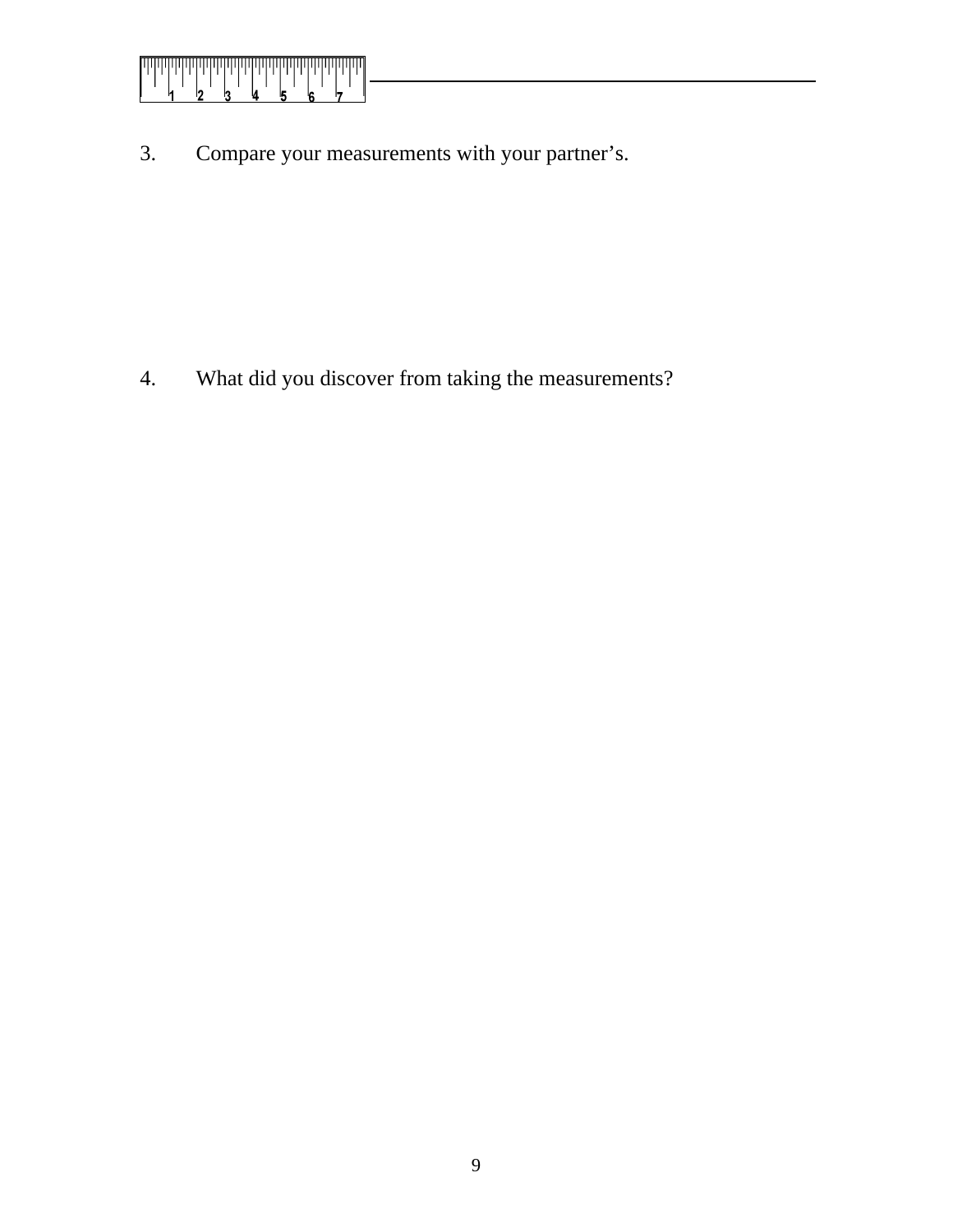<span id="page-9-0"></span>

# **Activity #3 Scavenger Hunt**

Find objects that are approximately the following lengths without using the measurement tools you made in the first activity. Identify each object and draw its picture.

1. less that 12 inches

2. more than 30 inches

3. about 10 inches

4. between 5 and 9 inches

5. about 4 inches longer than your foot

6. between 12 and 24 inches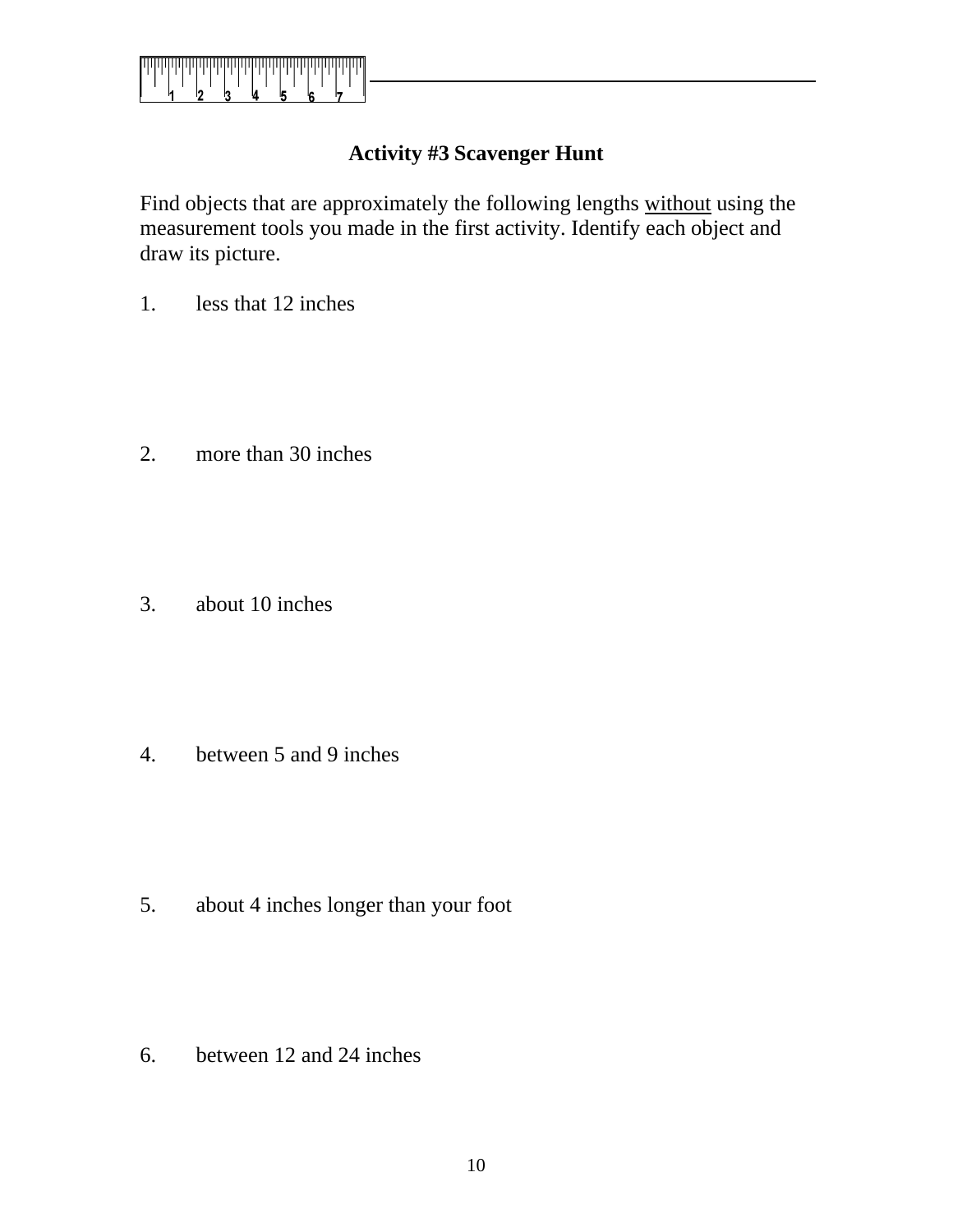

7. about 16 inches

8. less than 10 centimeters

9. more than 50 centimeters

10. between 5 and 9 centimeters

11. about 24 centimeters

12. about 4 centimeters longer than your foot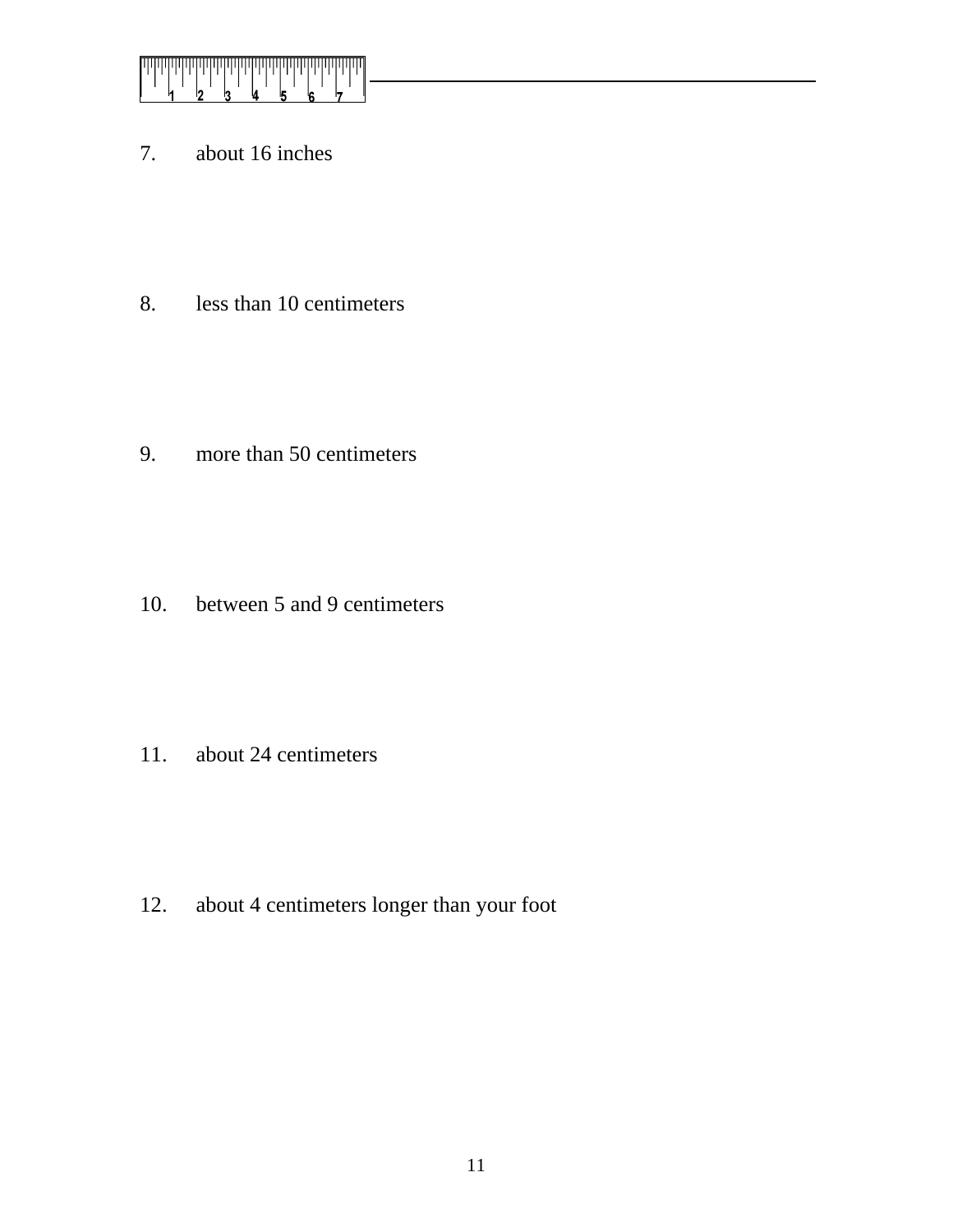

13. between 60 and 70 centimeters

14. about 16 centimeters

Measure each of the objects. How accurate were your estimates?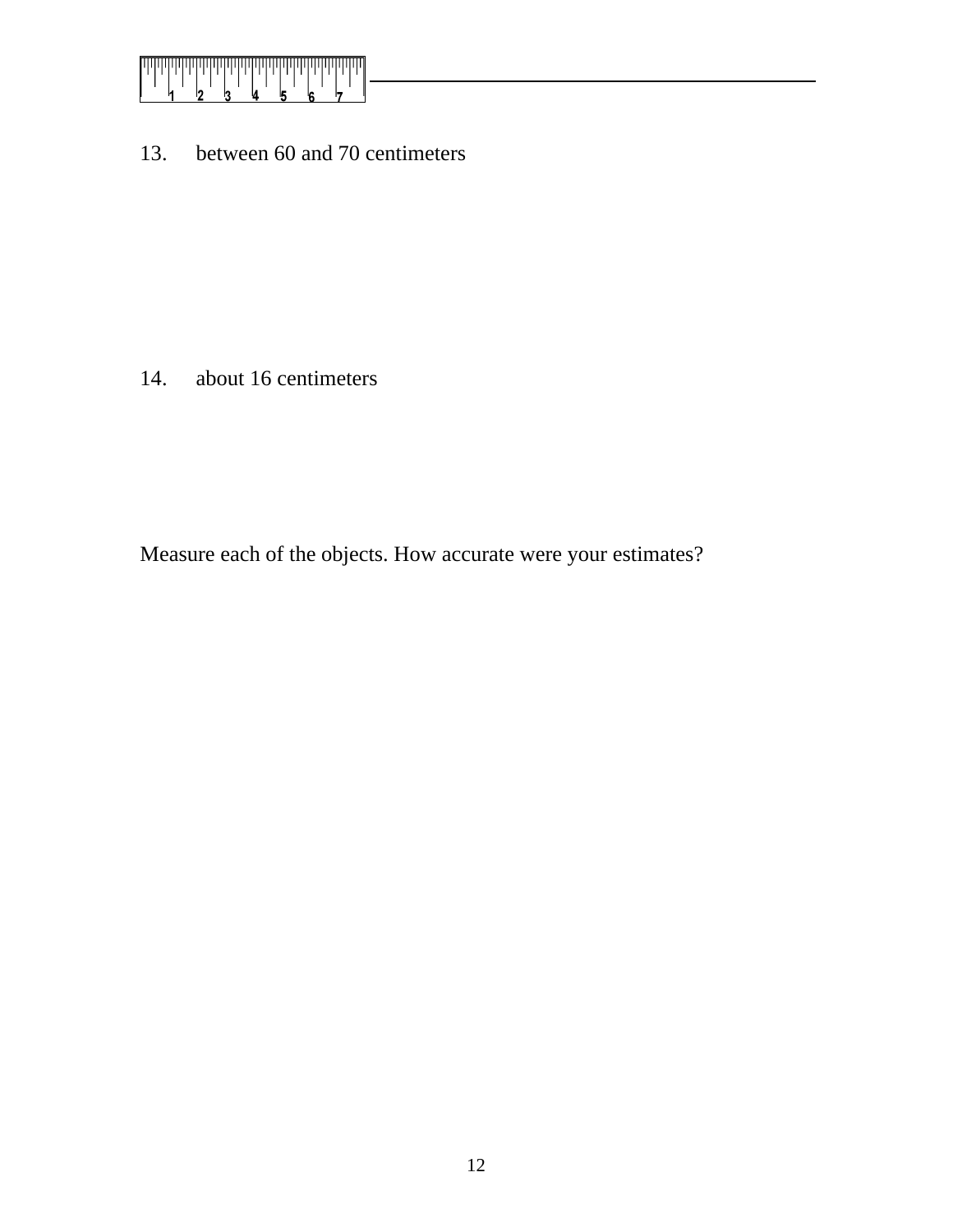<span id="page-12-0"></span>

# **Activity #4 Perimeter on a Geoboard**

The distance around a closed figure is called its *perimeter*.

1. The following figure has a perimeter of 16 units. What are the lengths of the unlabelled sides? Explain how you found the missing lengths.



2. On a 5 x 5 geoboard, make all the different figures that have a perimeter of 10 units with your partner. The figures do not all have to be rectangles. Record your figures on geoboard dot paper. Carefully label the length of each side of your figures and calculate the perimeter of each figure to confirm that the perimeter is 10 units in length.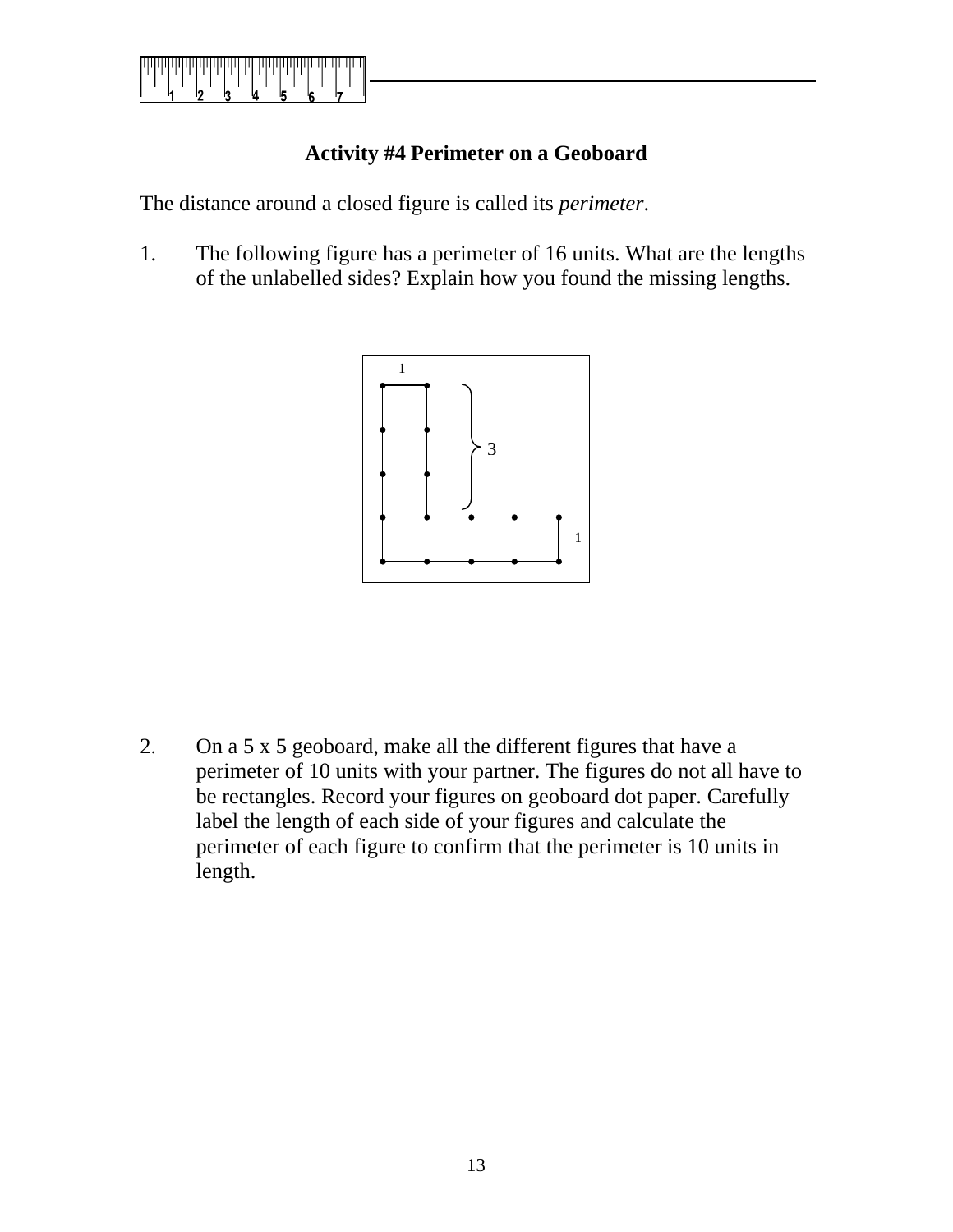

3. Challenge:

The following figure has a perimeter of 4 units.



The following figure does not.



Explain why.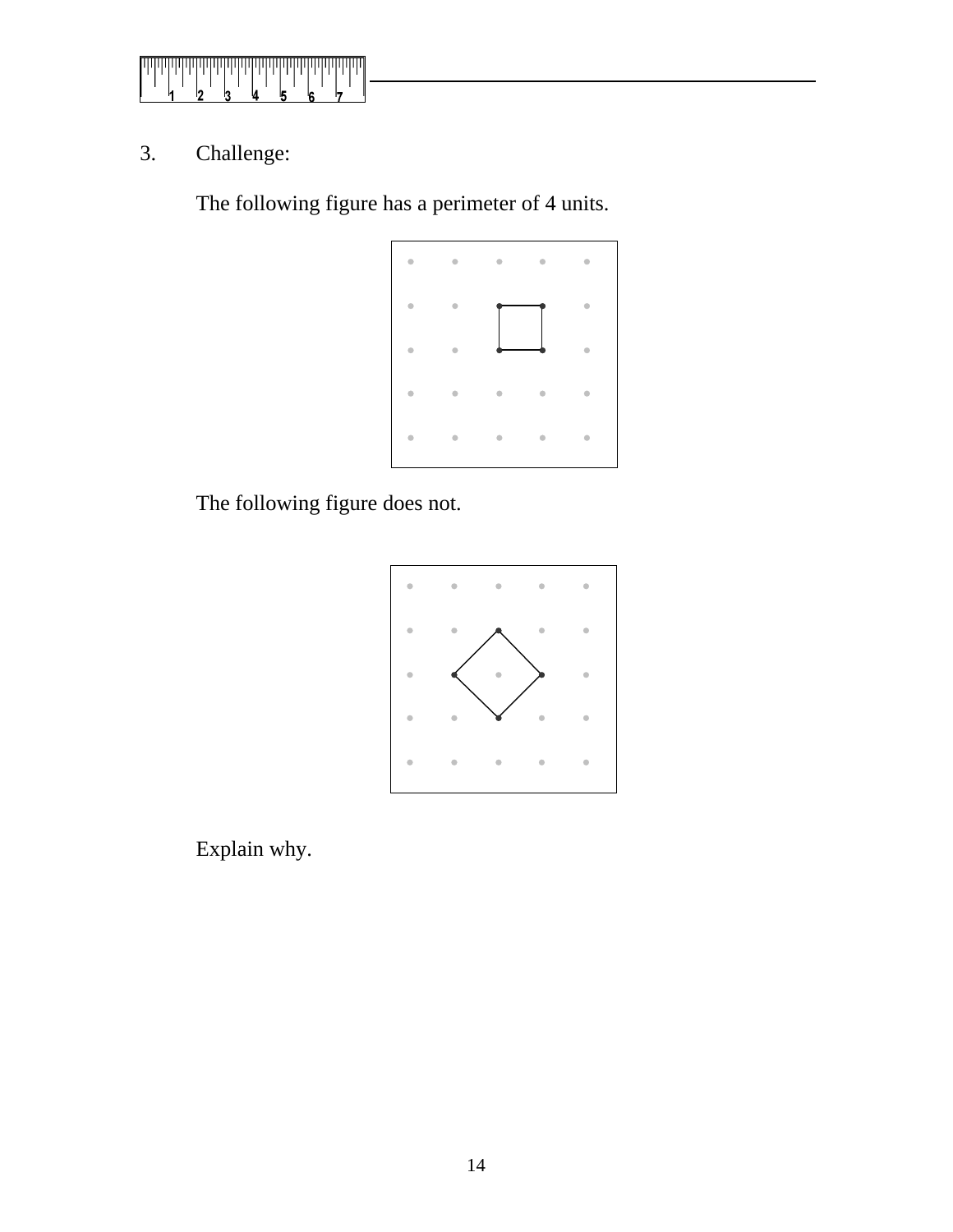

# **Activity #5 Further Investigations of Perimeter**

With a partner, complete the following table. Use the measurement tools you made in the first activity or a ruler, yard stick or meter stick.

| Object                       | Drawing | Lengths of Sides | Perimeter |
|------------------------------|---------|------------------|-----------|
| Sheet of                     |         |                  |           |
| notebook paper               |         |                  |           |
|                              |         |                  |           |
|                              |         |                  |           |
|                              |         |                  |           |
|                              |         |                  |           |
| Door                         |         |                  |           |
|                              |         |                  |           |
|                              |         |                  |           |
|                              |         |                  |           |
|                              |         |                  |           |
| Window                       |         |                  |           |
|                              |         |                  |           |
|                              |         |                  |           |
| Face of a                    |         |                  |           |
| computer                     |         |                  |           |
| monitor                      |         |                  |           |
|                              |         |                  |           |
|                              |         |                  |           |
|                              |         |                  |           |
| Chalkboard                   |         |                  |           |
|                              |         |                  |           |
|                              |         |                  |           |
|                              |         |                  |           |
|                              |         |                  |           |
| Top of the filing<br>cabinet |         |                  |           |
|                              |         |                  |           |
|                              |         |                  |           |
|                              |         |                  |           |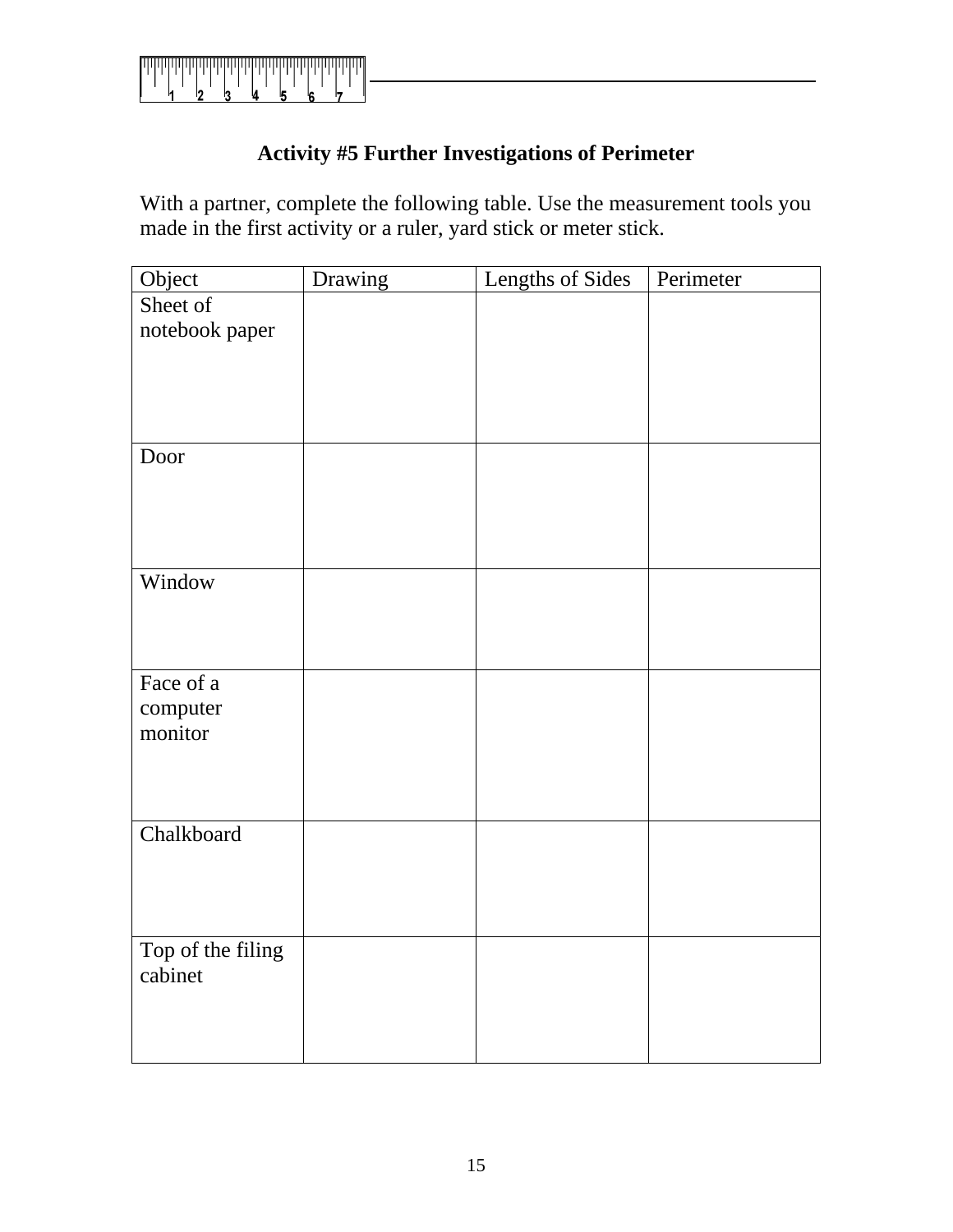

- 1. Describe the shapes whose perimeters you found.
- 2. Can you find the perimeter without measuring all four sides? How?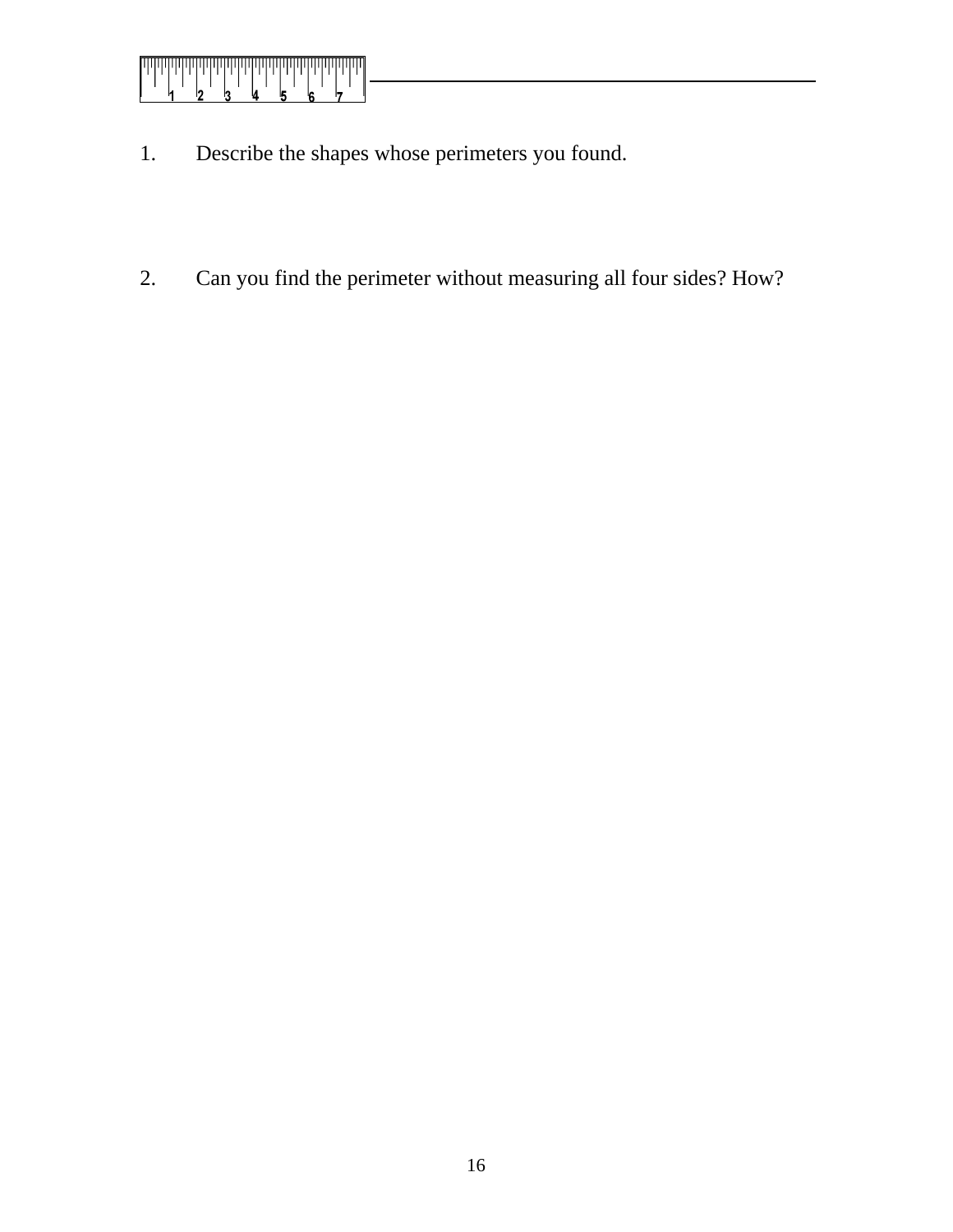

# **Activity #6 Investigating Circumference**

The distance around a circle is called its *circumference*. The *diameter* of a circle is a line segment that connects two points of a circle and contains the center of the circle.

Using tape measures, you and your partner should each carefully measure the length of the circumference and the length of a diameter of each of your objects. Each of you should get the same measurement for the circumference and the same measurement for the diameter. If your measurements do not match, measure again until you agree. After you have completed the measurements, divide the length of the circumference by the length of the diameter for each of your objects and record the quotient in the third column in the table below. Use a calculator to perform the division.

| Length of the | Length of the | (Length of Circumference)/ |
|---------------|---------------|----------------------------|
| Circumference | Diameter      | (Length of Diameter)       |
|               |               |                            |
|               |               |                            |
|               |               |                            |
|               |               |                            |
|               |               |                            |
|               |               |                            |
|               |               |                            |
|               |               |                            |
|               |               |                            |
|               |               |                            |

1. What do you observe about the quotients recorded in the third column of the table above?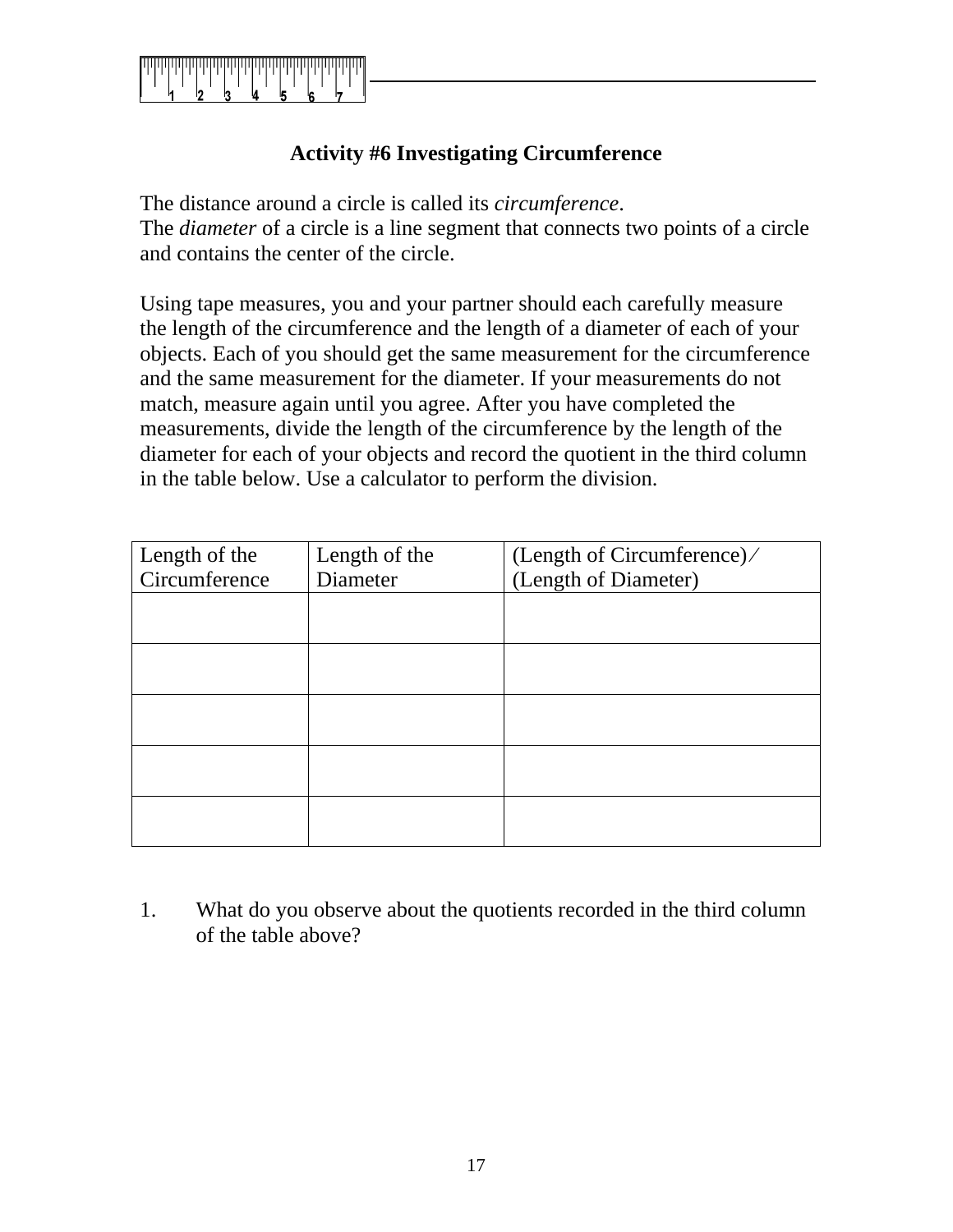

2. How many diameter lengths fit along the circumference for each of your objects?

3. Describe the relationship between the circumference and the diameter of a circle.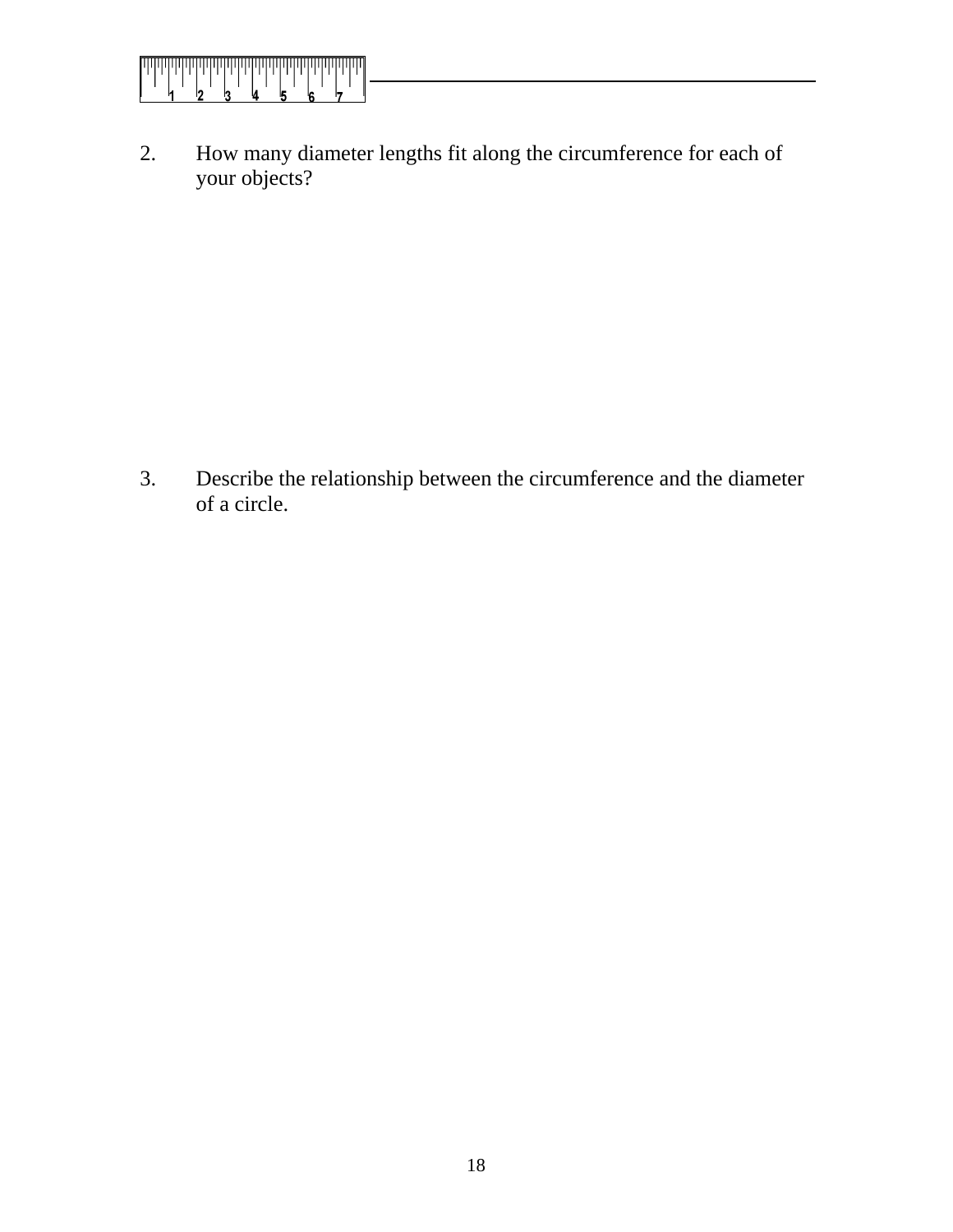<span id="page-18-0"></span>

# **Section 2 Investigating Area**

#### Activity #1 What Is Area?

#### *Teacher Notes*

In this activity, students use arrays to determine how many unit squares are necessary to tile a given rectangle. The unit square can be used as a tracing template. Students repeatedly trace the square using a patty paper copy or a copy of the square cut from an index card. Students fill the rectangle until there are no gaps or spaces left in the rectangle and the figure is covered. Alternately they may, using another method, determine the number of squares that fit in the rectangle. In the second exercise of the activity, the unit square is smaller so the number of squares needed to cover the figure is greater. Students, from their previous work with arrays in multiplication, should recognize that the area can be computed by determining the number of unit squares that fit along the length and width of the rectangle and that the area is the product of these two numbers.

Materials: index cards (two per person) patty paper (one box per class) ruler - to be used as a straightedge (one per pair of students) scissors (if needed)

#### Activity #2 Area of Irregular Shapes

#### *Teacher Notes*

In this activity, students determine the approximate areas of their hands and feet. They may use the given square unit to determine the area - using either a tracing on patty paper or a cutout from an index card as in Activity #1. Encourage students to share different strategies for determining area.

Materials: 8.5 in. by 11 in. paper (one sheet per student) index cards (two per person) patty paper (one box per class) scissors (if needed)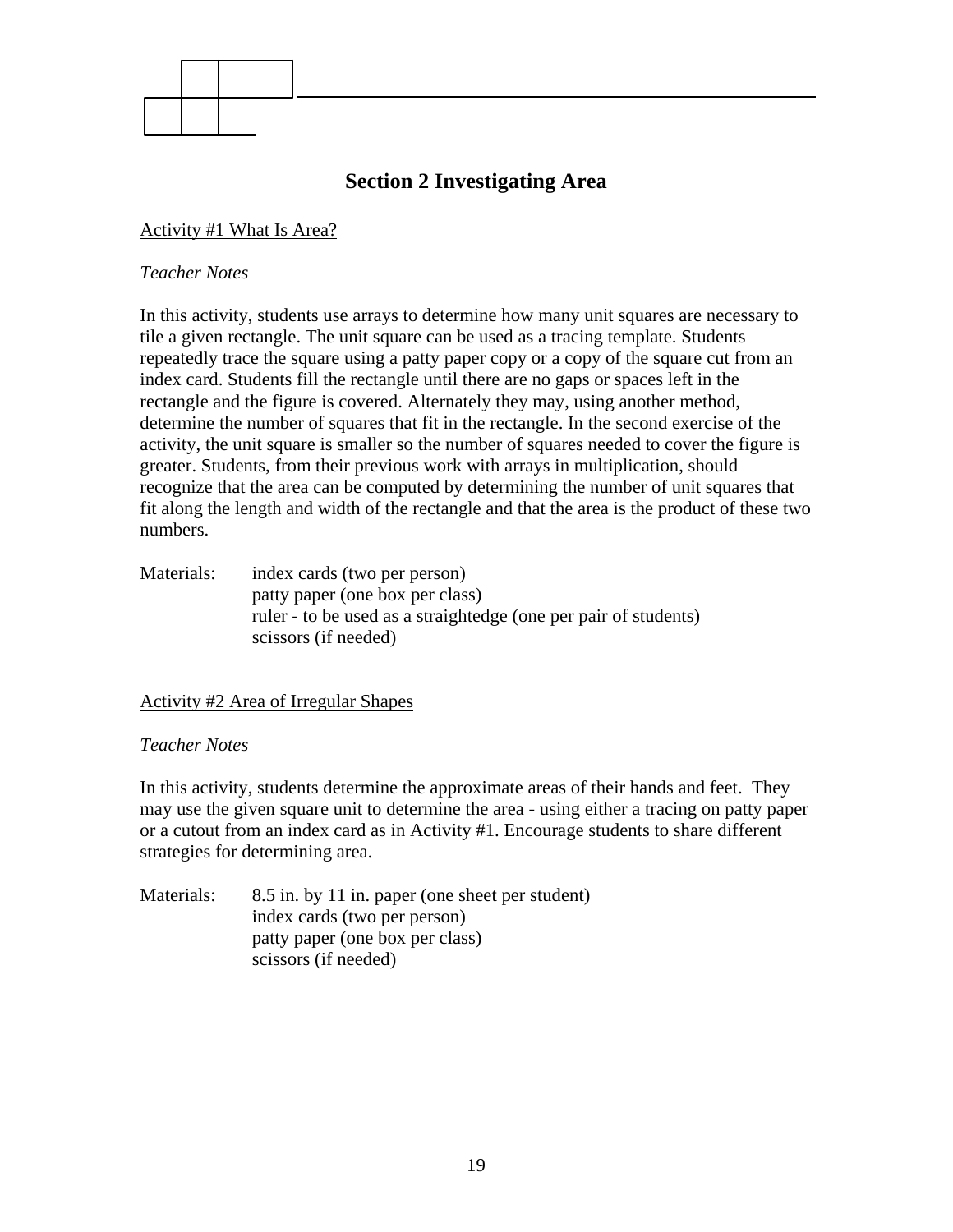

#### Activity #3 Area on a Geoboard

#### *Teacher Notes*

Students investigate area on a geoboard in this activity. They create several figures with given areas. Though students may first only create rectangles, they may also explore other polygons such as triangles, trapezoids or composite figures using triangles (a diagonal of a unit square divides the unit square into two triangles each with an area of  $\frac{1}{2}$ square unit).

Materials: 5 x 5 geoboard (one per pair of students) rubber bands geoboard dot paper (one sheet per student)

#### Activity #4 Areas of Rectangles

#### *Teacher notes*

Students explore the area of rectangles by creating rectangles and then dividing the rectangle into a grid of square units. In the first exercise the students are given the marked off units on the length and width of the rectangle, for the others the students will have to mark their own units. Students re-enforce the formula for area of a rectangle,  $A =$ *lw.* 

Materials: ruler - to be used as a straightedge (one per student)

## Activity #5 Exploring Area and Perimeter

#### *Teacher notes*

In this activity, students explore the relationship between perimeter and area. Specifically they discover that several figures with the same perimeter length can have different areas. From the starting figure, students can add from 3 to 14 additional tiles to make a figure with a perimeter of 18 units. Thus the area of figure with perimeter of 18 units can vary from 9 square units to 20 square units. Students also discover that adding a tile may not change the perimeter length or may even decrease it.

Materials: color squares (one bucket per class) inch grid paper (one sheet per student)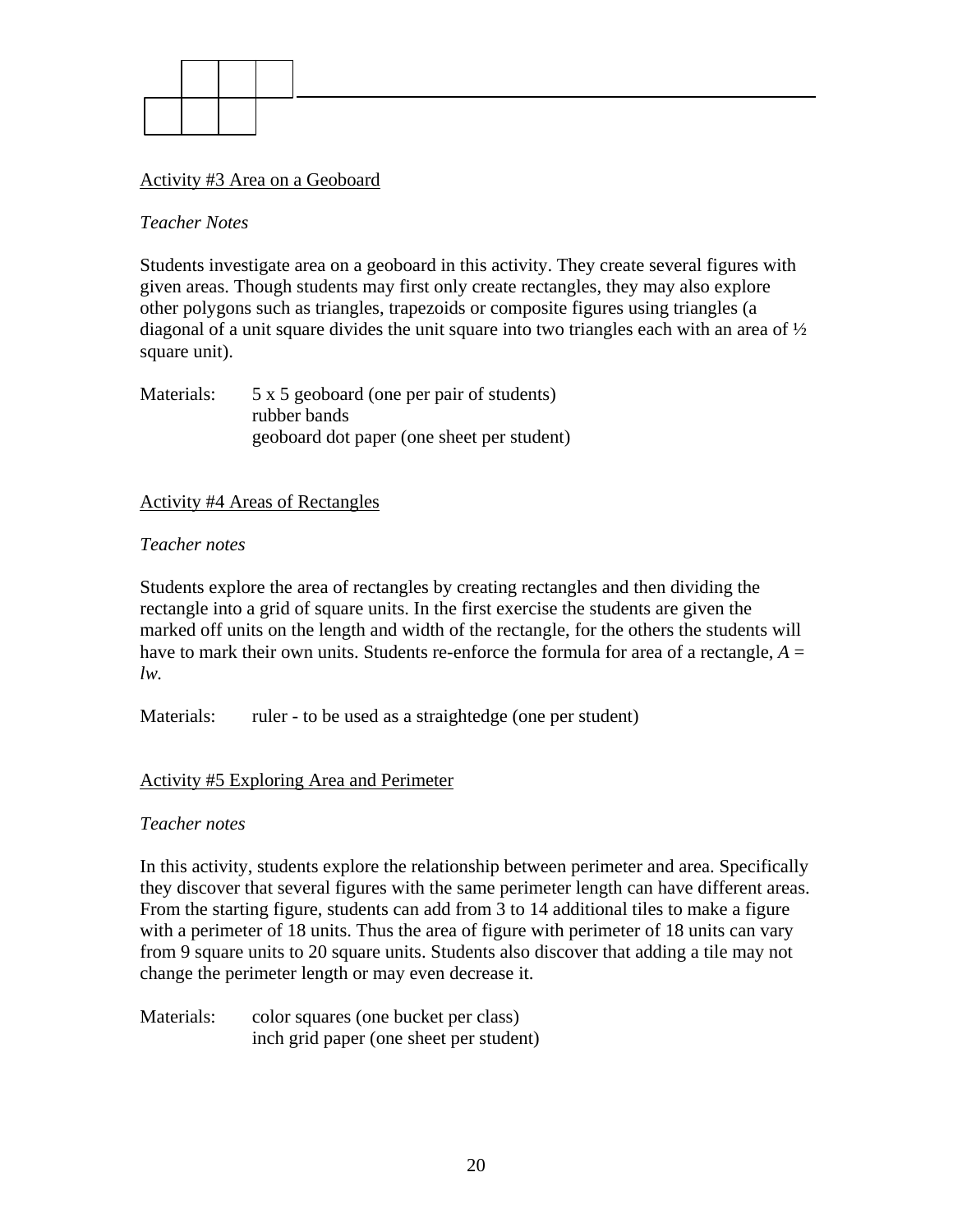

#### Activity #6 Rectangle Investigation

#### *Teacher Notes*

Students explore the relationship between perimeter and area for rectangles. When determining how many rectangles with a perimeter of 18 units can be created using color squares, consensus has to be reached on what constitutes a "different" rectangle. Some students may see a 2 unit by 7 unit rectangle as being different from a 7 unit by 2 unit rectangle. If that is the case, they will find 8 rectangles. If they see a 2 unit by 7 unit rectangle as the same as a 7 unit by 2 unit rectangle, they will find 4 rectangles. The greatest area that can be enclosed with a perimeter of 18 units is 20 square units, while the smallest area is 8 square units.

Materials: color squares (one bucket per class) inch grid paper (one sheet per student)

#### Activity #7 Geoboard Perimeter and Area

#### *Teacher Notes*

In a previous activity, students looked at a fixed perimeter and explored the different possibilities for area associated with that perimeter. In this activity, students construct all rectangles with a given area on the geoboard and then determine the different perimeters that these rectangles can have.

Materials: 5 x 5 geoboards (one per pair of students) rubber bands geoboard dot paper (one sheet per student)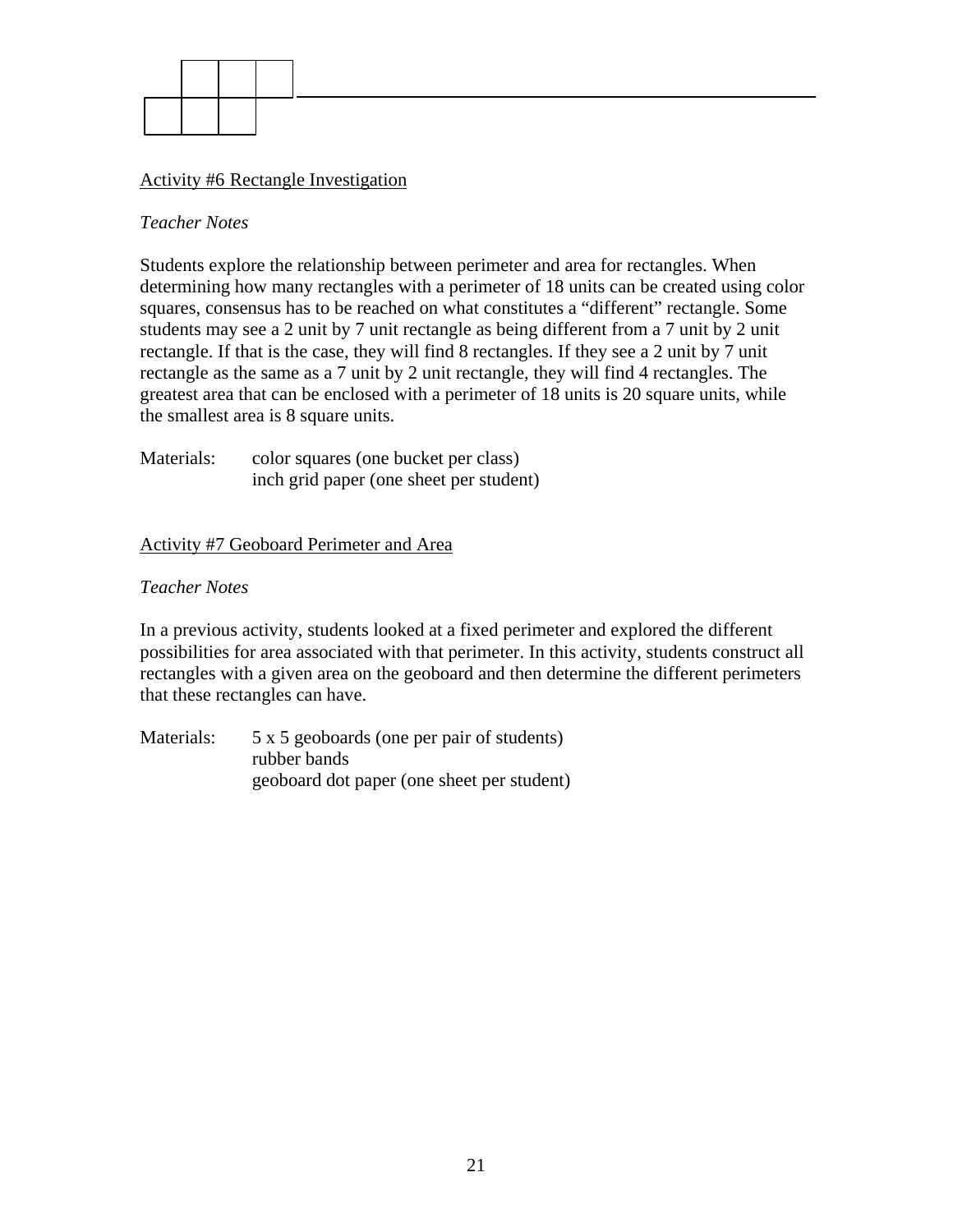<span id="page-21-0"></span>

# **Activity #1 What is Area?**

1. Determine the number of square units needed to cover each of these rectangular regions.

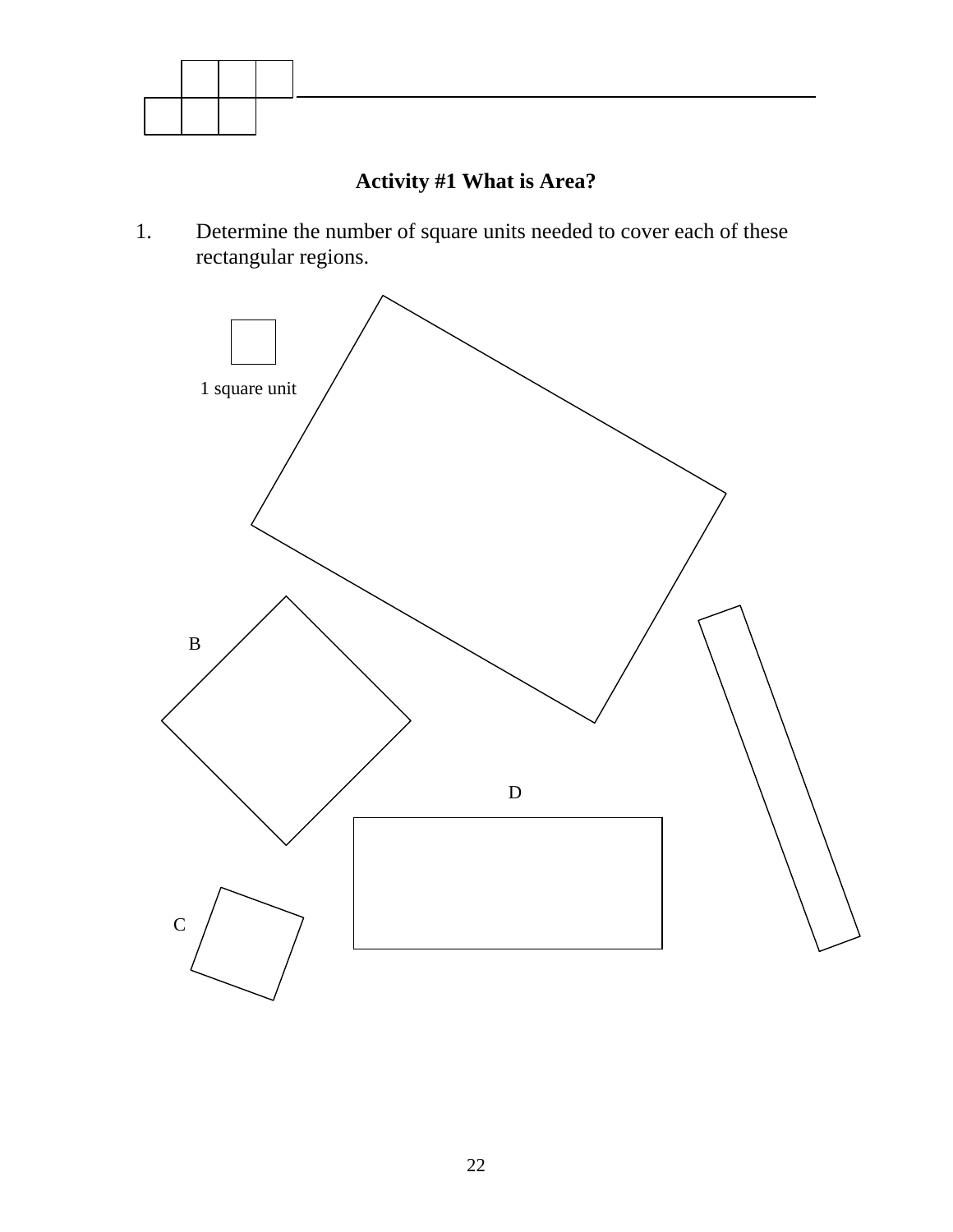

2. Determine the number of square units needed to cover this rectangular region.



3. Using the new square unit from # 2, estimate the area of rectangles B, C,  $\overrightarrow{D}$  and  $\overrightarrow{E}$  in # 1.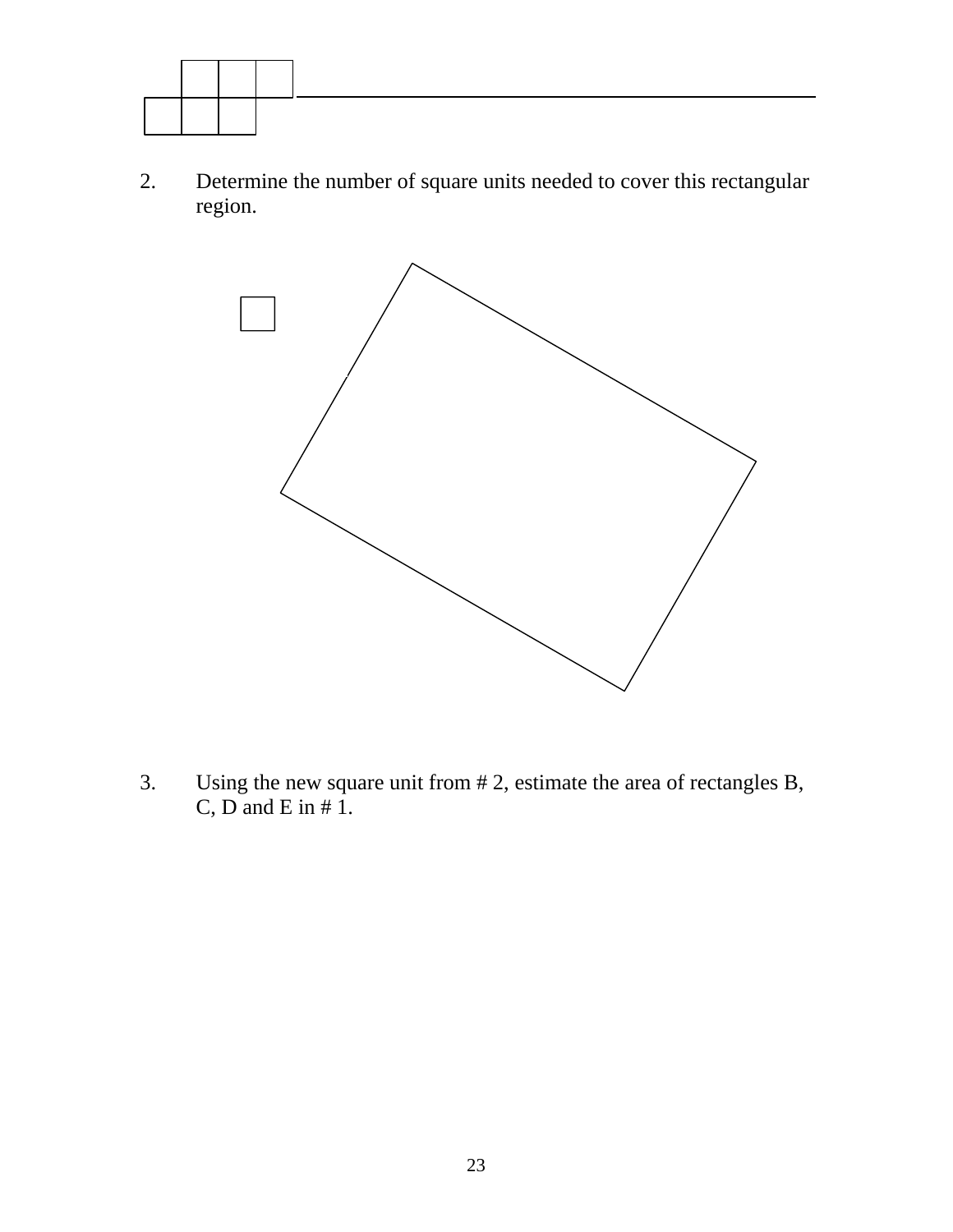

4. Is it necessary to draw all the square units to determine the number of square units that cover the rectangular region? Explain.

5. How is finding the area of a rectangle related to the process of multiplication? Explain.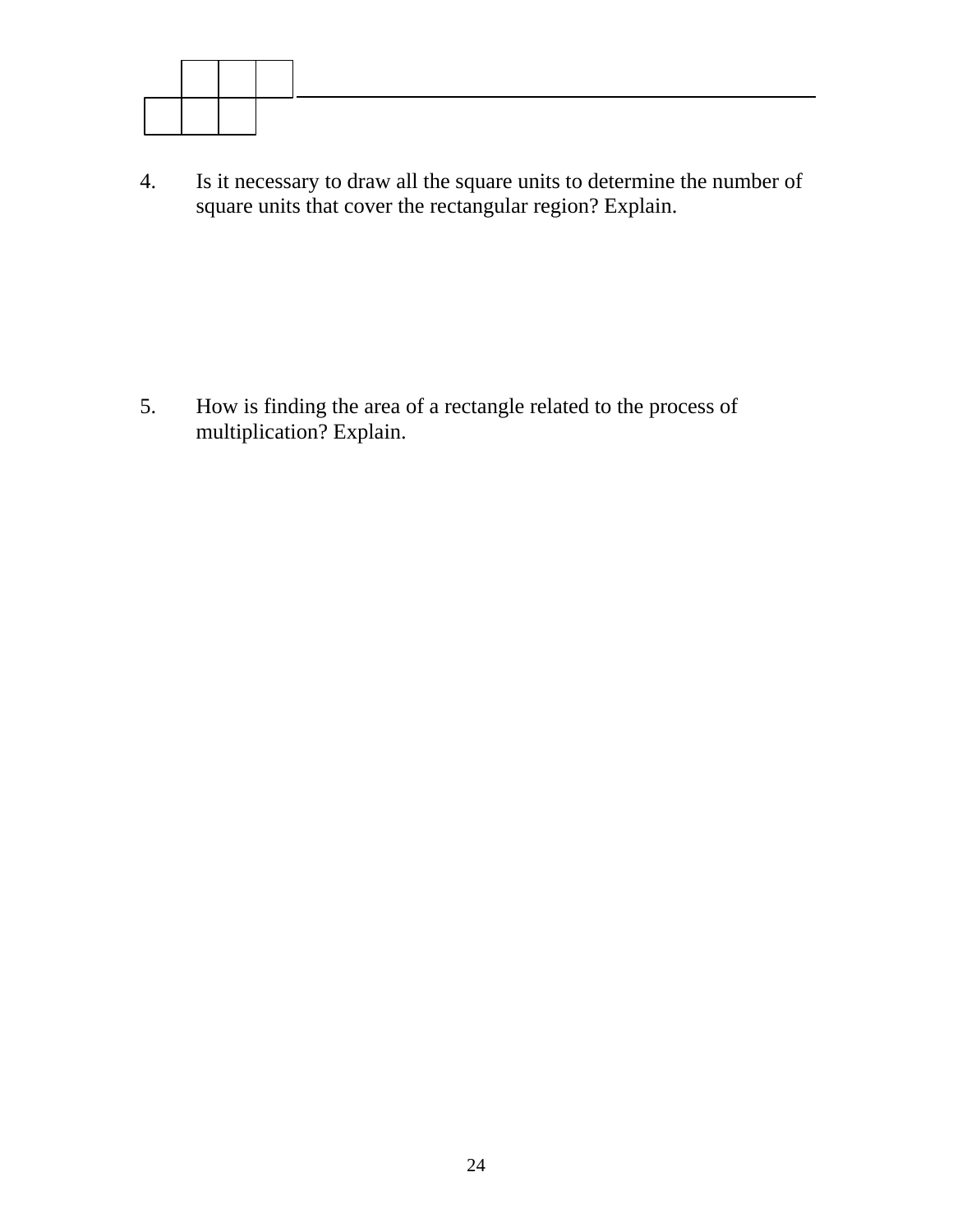<span id="page-24-0"></span>

# **Activity #2 Area of Irregular Shapes**

1. Trace your hand in the space below.

2. Using the given unit square, what is the area of your hand? Explain how you calculated it.

1 square unit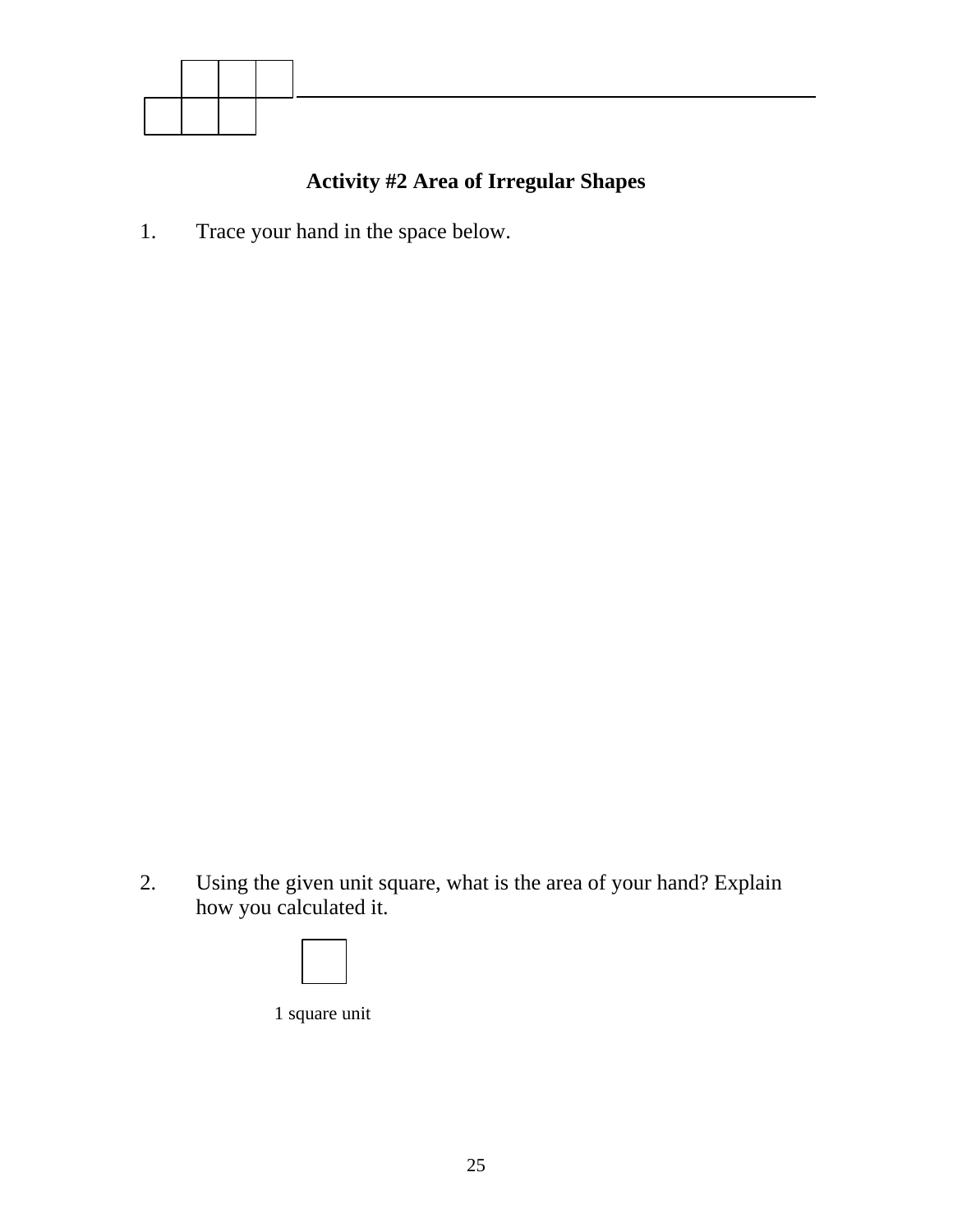

3. Compare your results with your other class members.

- 4. Now trace your foot on a sheet of 8.5 in. by 11 in. paper.
- 5. What is the area of your foot? Explain how you calculated it.

6. Compare your results with your other class members.

7. Which class member has the hand with the greatest area? The smallest area?

8. Which class member has the foot with the greatest area? The smallest area?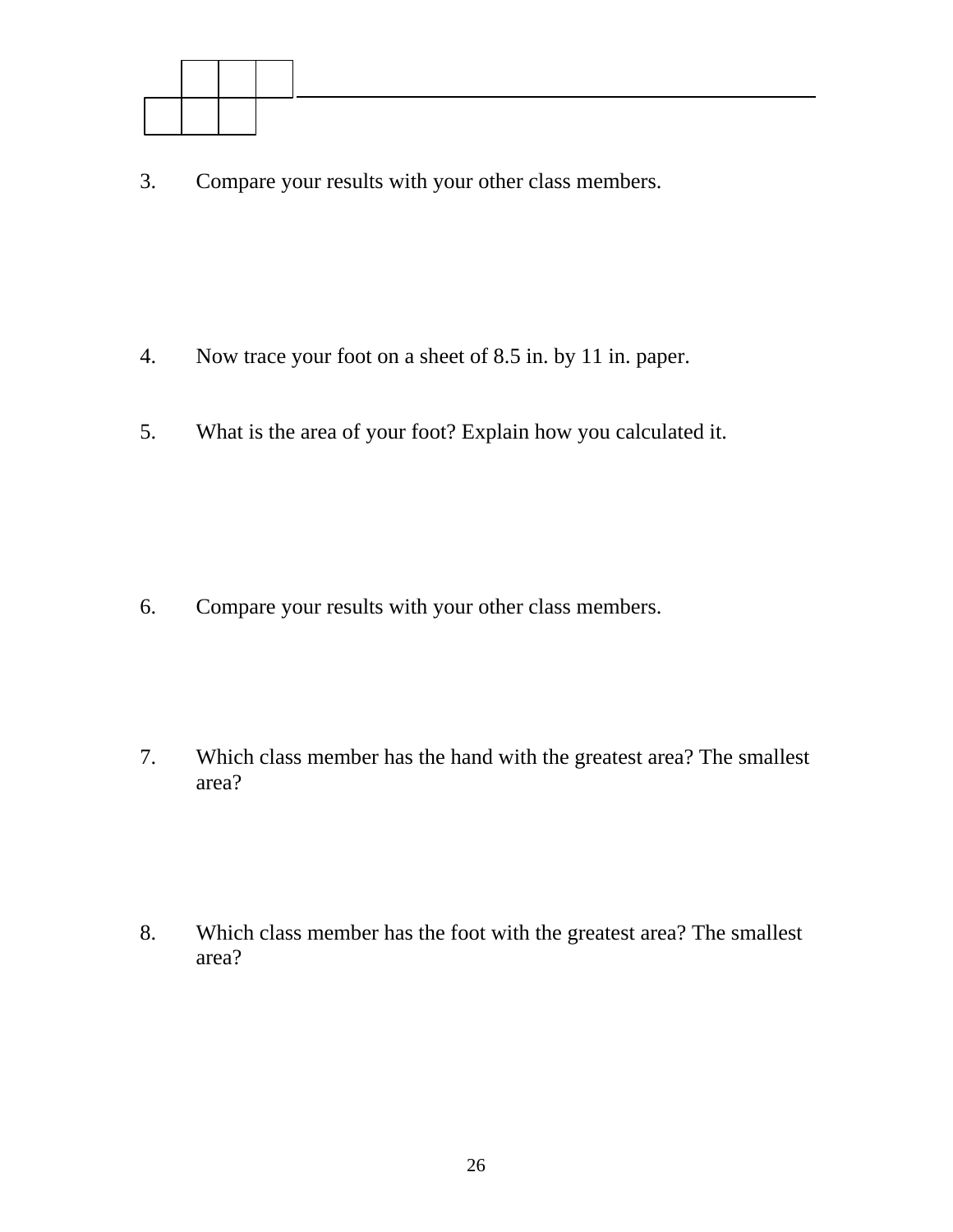<span id="page-26-0"></span>

# **Activity #3 Area on a Geoboard**

1. Make the figure below on your 5 x 5 geoboard. One square unit is shown.

What is the area of the larger figure?



- 2. How did you find the area of the larger figure in #1?
- 3. Find the perimeter of each of the figures in #1.

On your geoboard, enclose figures with areas of 2, 3, 6, 9, and 10 square units. The figures do not all have to be rectangles. Record your figures on geoboard dot paper. Carefully label the lengths of the sides of your figures and calculate the areas of the figures to confirm their areas.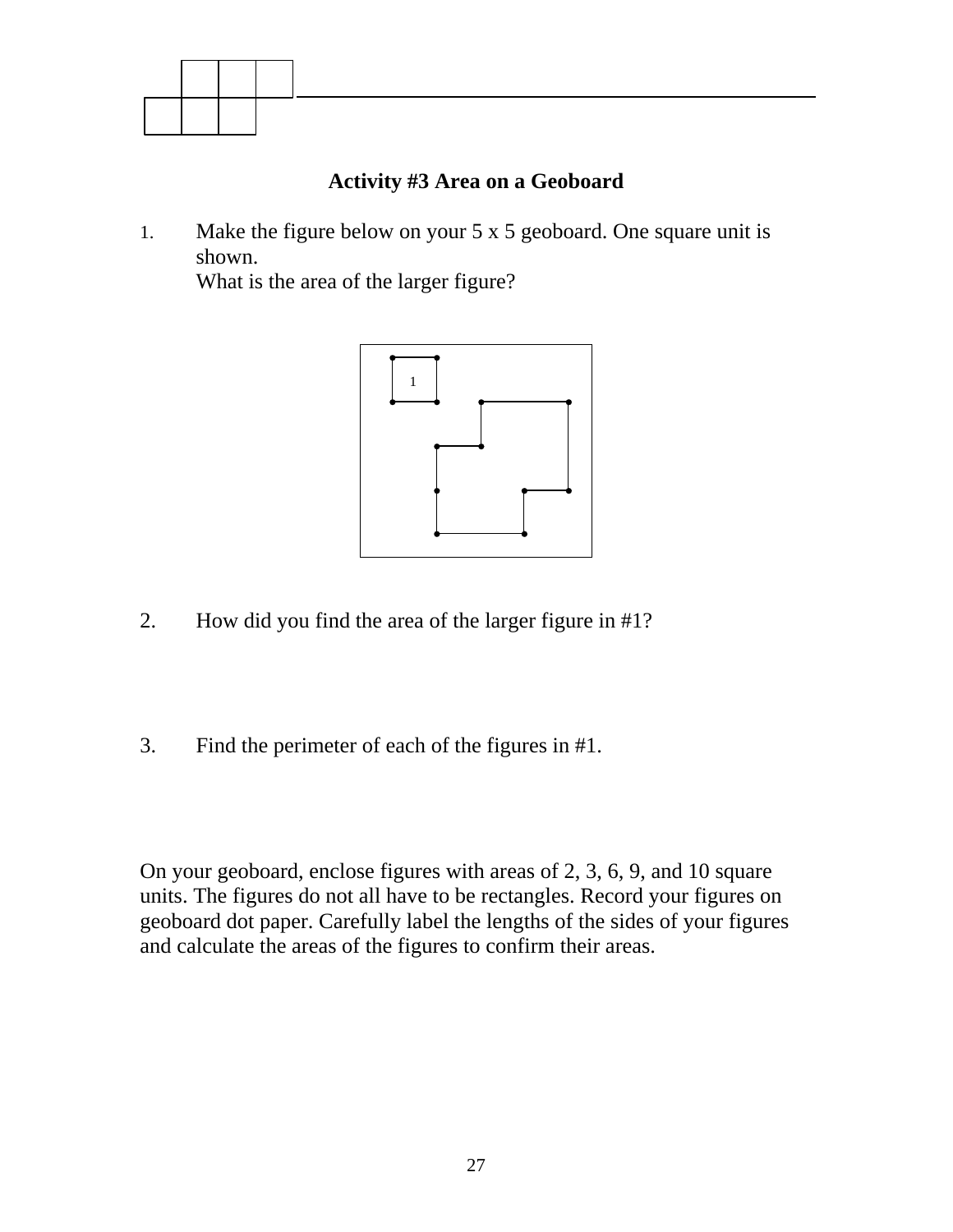

4. Describe two ways to calculate the areas of the figures that you made.

5. How many different figures can you make that have an area of 6 square units?

6. Record all your different figures from #5 on geoboard dot paper and explain why each figure has an area of 6 square units.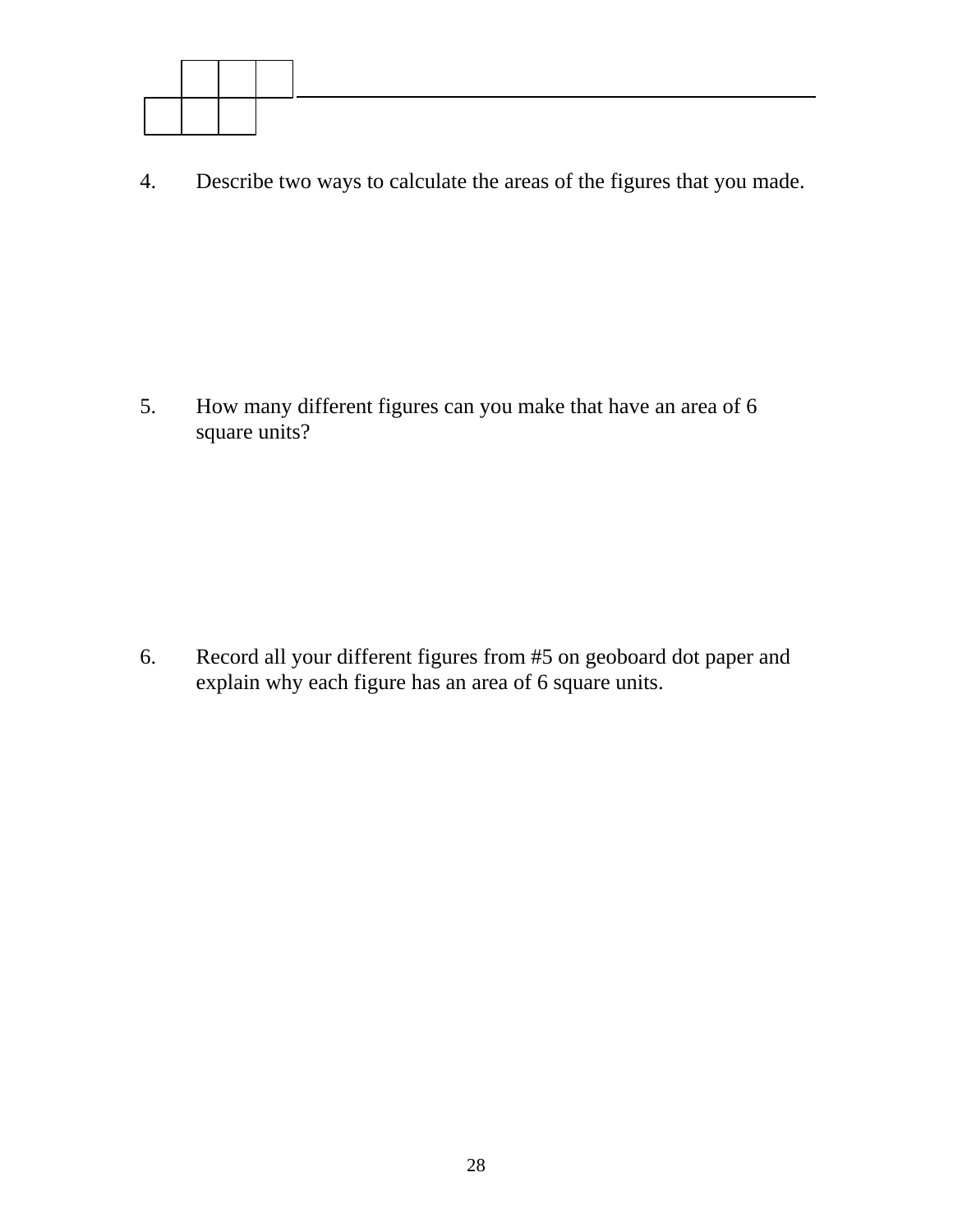<span id="page-28-0"></span>

# **Activity #4 Areas of Rectangles**

For each of the following, create a rectangle with the given dimensions, marking off each unit on the sides of the rectangle as shown in # 1, Then create a grid of square units in each rectangle to determine the area. The first square unit in the grid for # 1 is shown.

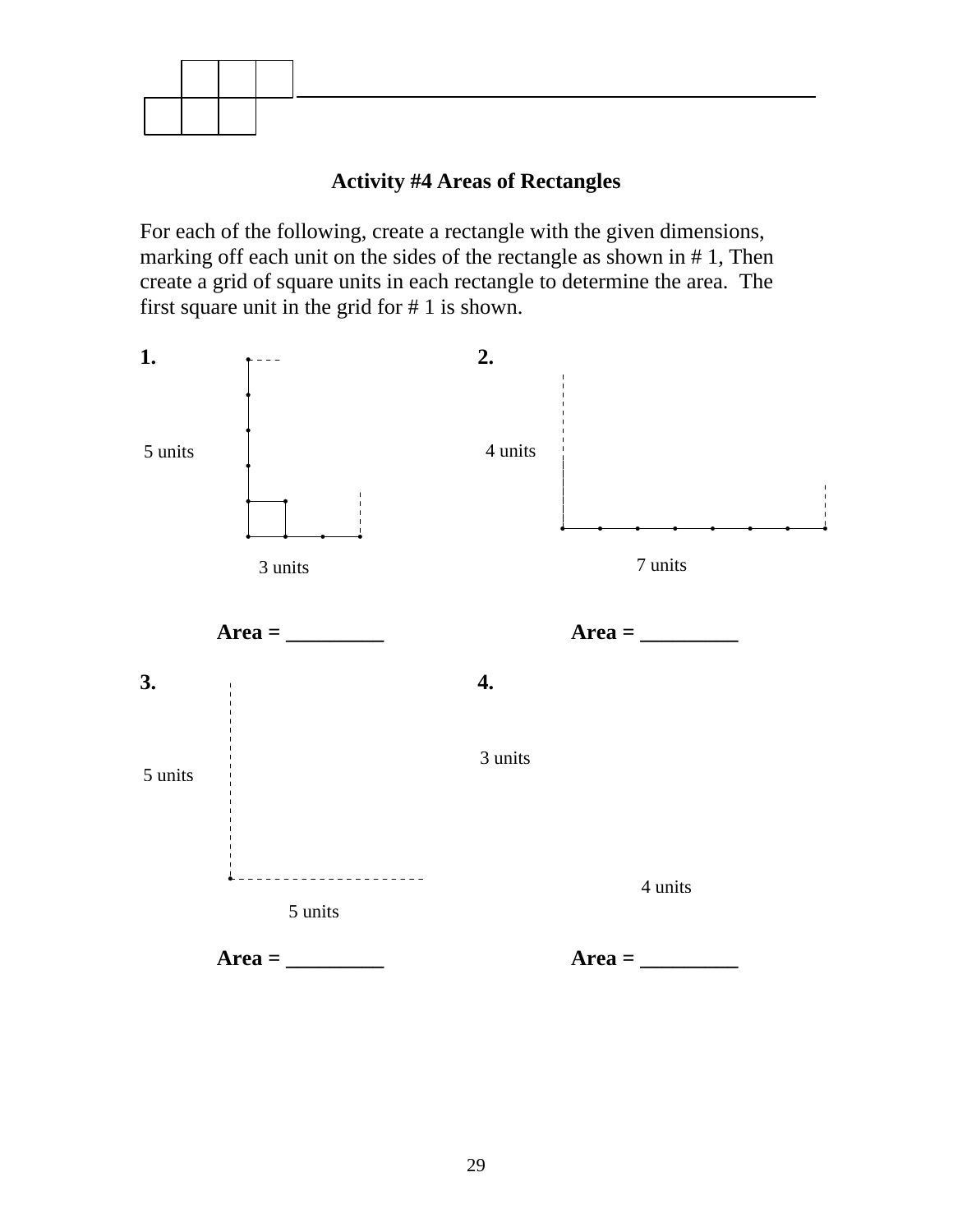<span id="page-29-0"></span>

# **Activity #5 Exploring Area and Perimeter**

Assume that the edges of the small squares in the figure below are 1 unit in length. Add squares so that the figure has a perimeter of 18 units. When squares are added, they must meet exactly along at least one edge of the figure.



Record your figure on grid paper. Can you make a different figure that has a perimeter of 18 units? Make several. Record your answers to the following questions.

- 1. Are any figures more interesting than the others? Which ones?
- 2. Which figure used the fewest number of squares?

3. What is the fewest number of squares that must be added to make a perimeter of 18 units?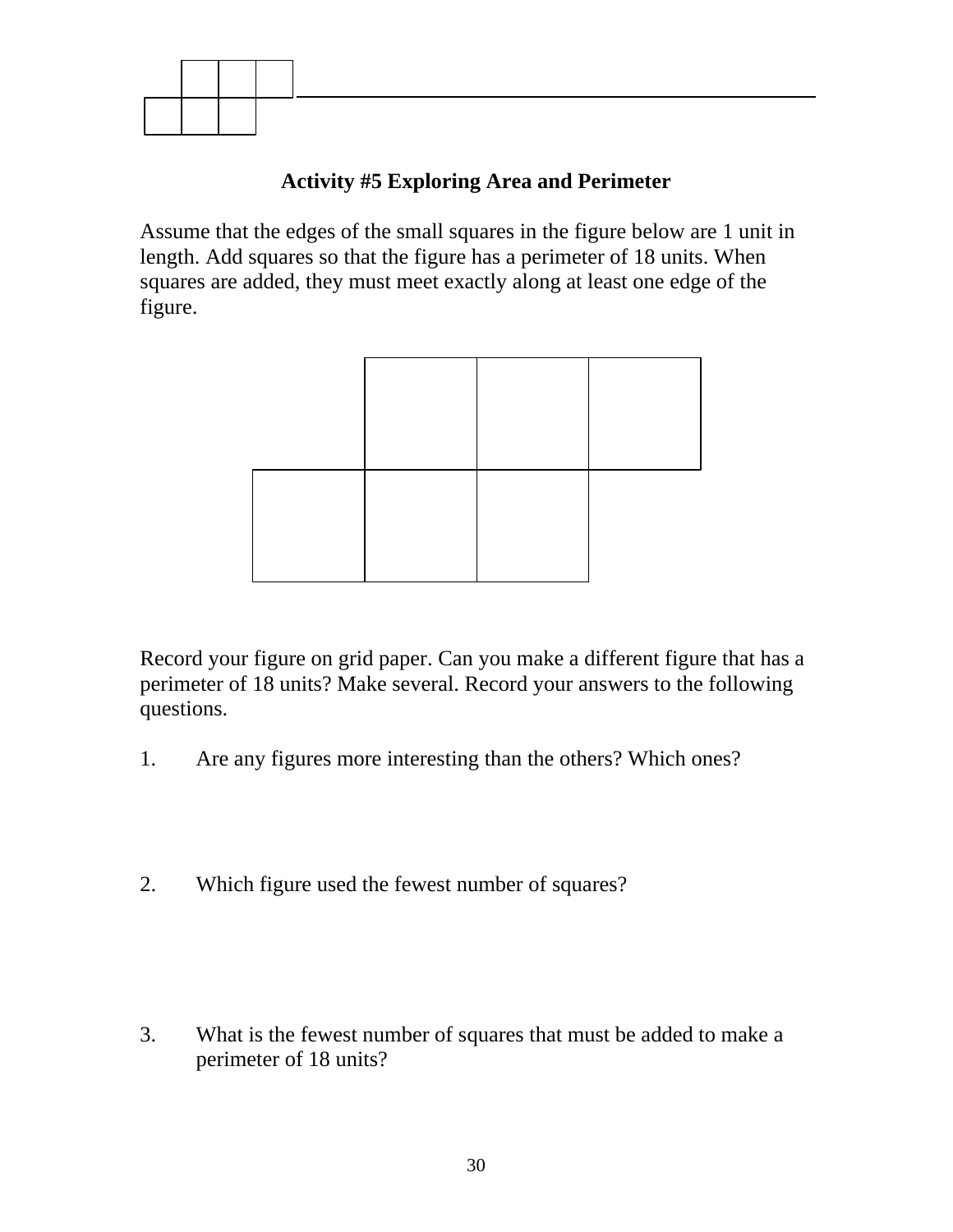

4. What is the greatest number of squares that you can add and keep the perimeter 18 units?

5. Can the perimeter remain the same when a square is added? Explain.

6. Can the perimeter increase by one unit (or by two units, or by three units) when a square is added? Explain.

7. Can the perimeter decrease when a square is added? Explain.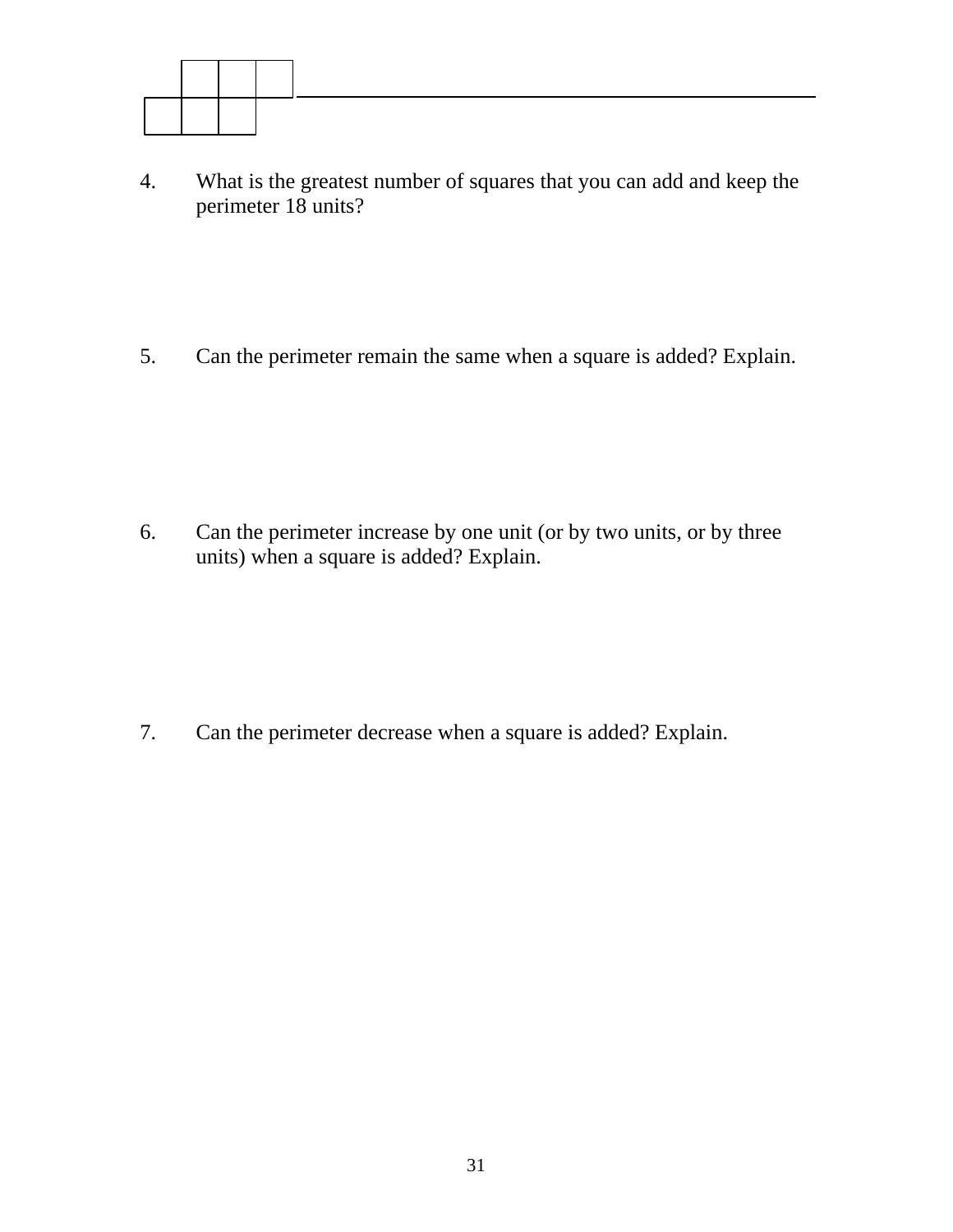<span id="page-31-0"></span>

# **Activity #6 Rectangle Investigation**

Assume that the edges of the color squares are 1 unit in length.

- 1. Make all the rectangles that have a perimeter of 18 units. Record them on your grid paper.
- 2. How many rectangles with perimeters of 18 units are there?
- 3. Which rectangles used the fewest number of squares?
- 4. Which rectangle has the smallest area?
- 5. Which rectangles used the greatest number of squares?

- 6. Which rectangle has the greatest area?
- 7. Is there a relationship between the perimeter of the rectangle and its area? Explain.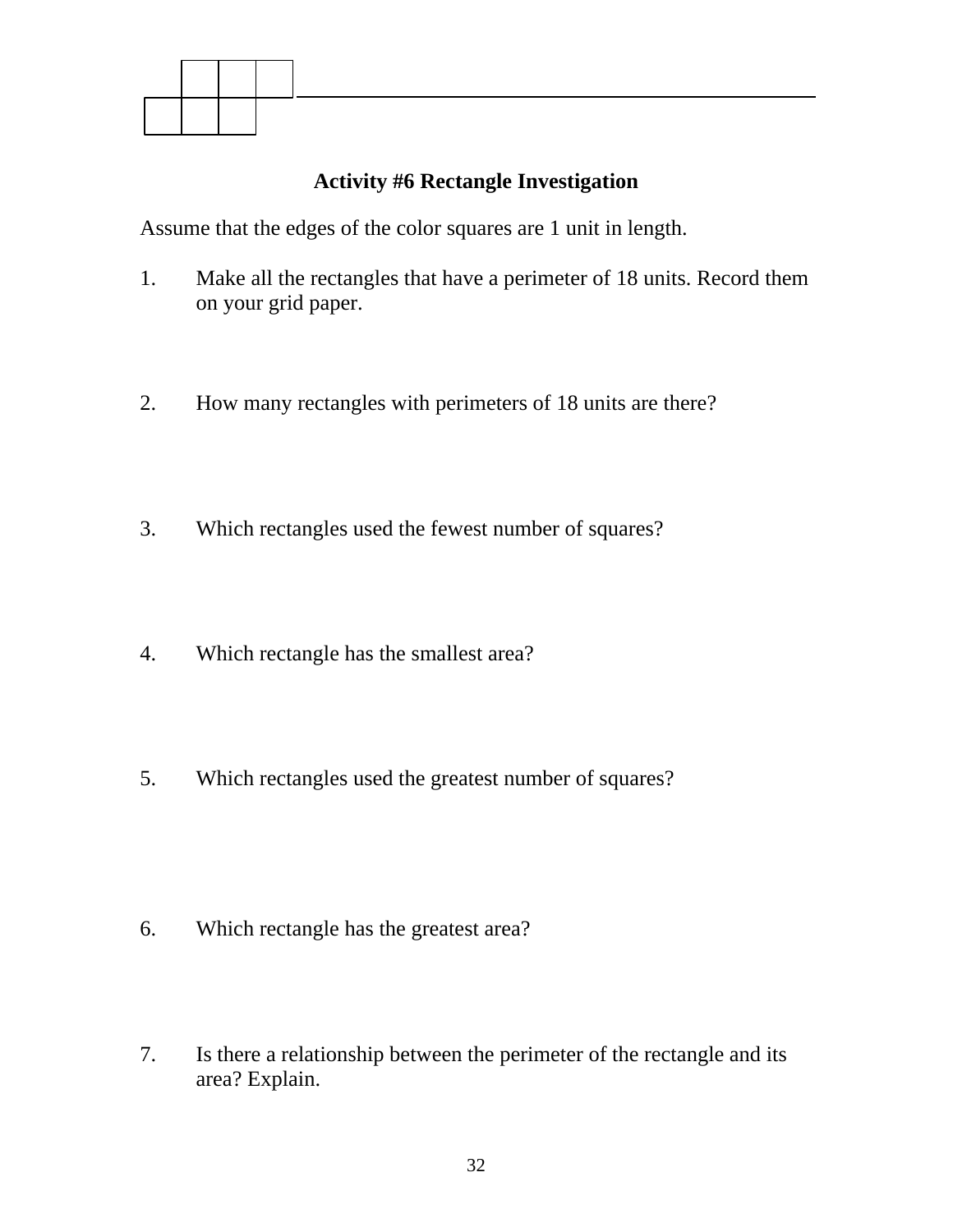<span id="page-32-0"></span>

# **Activity #7 Geoboard Perimeter and Area**

- 1. Construct a square with sides of 4 units. Record your figure on geoboard dot paper.
	- a. What is its perimeter?
	- b. What is its area?
- 2. Construct a square of 4 square units. Record your figure on geoboard dot paper. What is its perimeter?
- 3. Construct a rectangle of 3 square units. Record your figure on geoboard dot paper.
	- a. What are the lengths of the sides?
	- b. What is its perimeter?
- 4. Construct a rectangle, 2 units on one side and 3 units on the other side. Record your figure on geoboard dot paper.
	- a. What is the perimeter of the rectangle?
	- b. What is the area of the rectangle?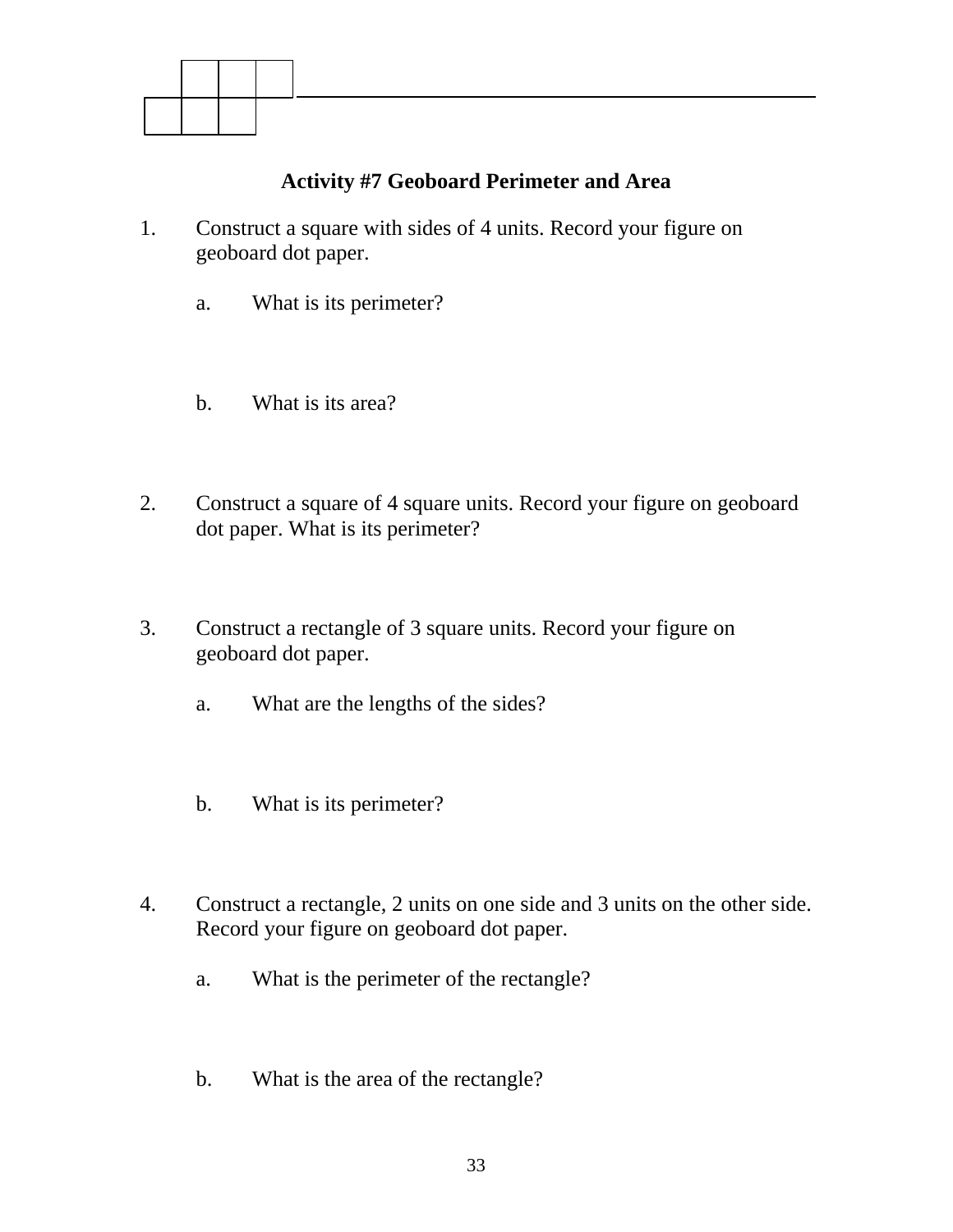

- 5. Construct a rectangle whose area is 12 square units. Record your figure on geoboard dot paper.
	- a. What is the perimeter of the rectangle?
	- b. What is the area of the rectangle?
	- c. Make a different rectangle whose area is 12 square units. Record your results.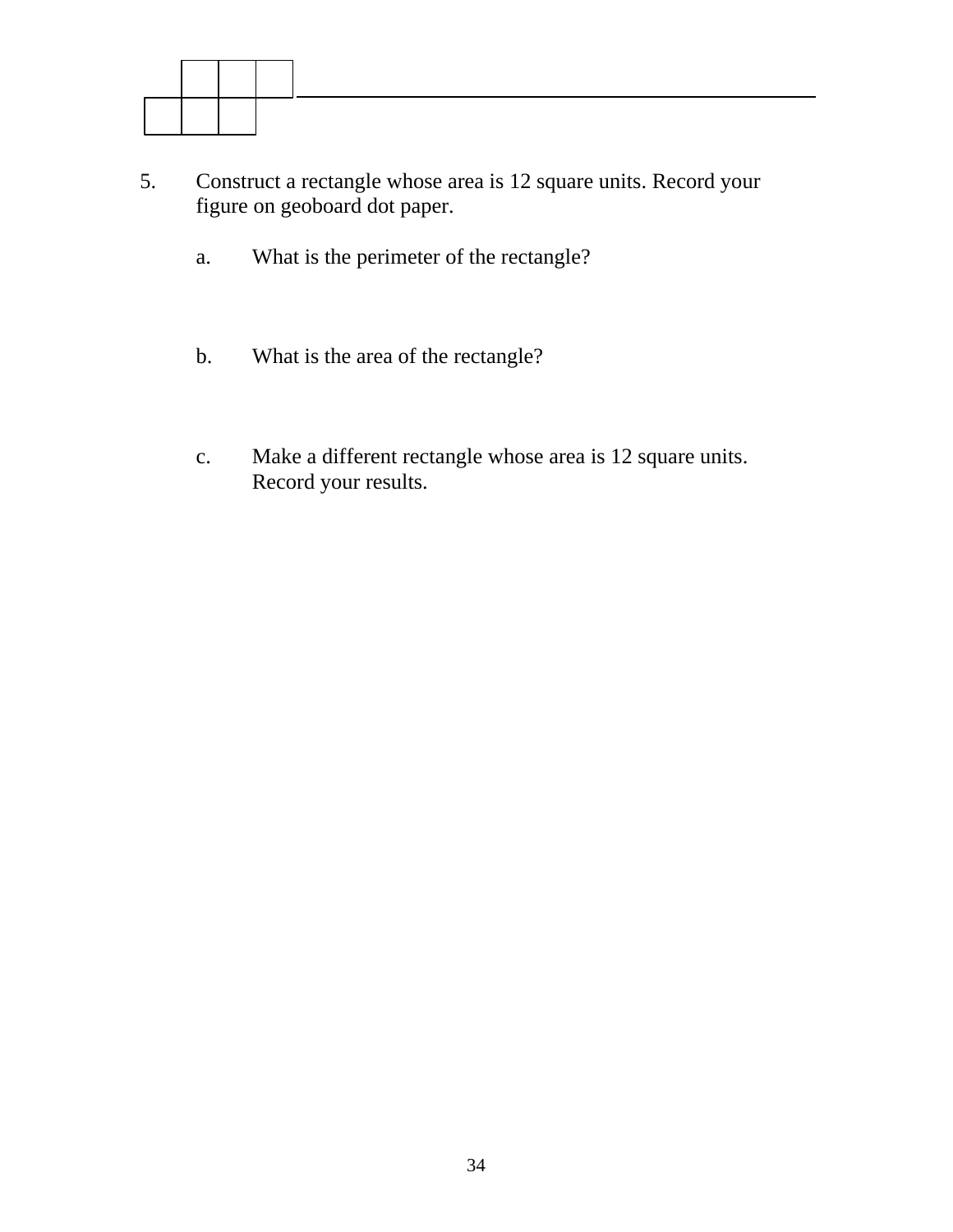<span id="page-34-0"></span>

# **Section 3 Investigating Volume**

#### Activity #1 What is Volume?

*Volume* is the measure of space inside a closed three-dimensional object. In this activity, students create rectangular prisms to develop the concept of volume. Students determine that the number of cubes necessary to create a prism is the product of the three dimensions of the figure, specifically the length, width and height ( $V = lwh$ ).

Materials: rainbow cubes or other centimeter cubes (one bucket per class)

#### Activity #2 Exploring Volume with Nets

Students explore volume by creating rectangular prisms from nets (two-dimensional representations of three dimensional objects) in this activity. They use what they learned about creating prisms from centimeter cubes in the previous activity to completely fill the folded nets with the appropriate number of cubes. This activity reinforces the idea that volume is the product of length, width, and height.

Materials: centimeter grid paper (one sheet per student) scissors (one pair per pair of students) clear tape (one per pair of students) rainbow cubes or other centimeter cubes (one bucket per class)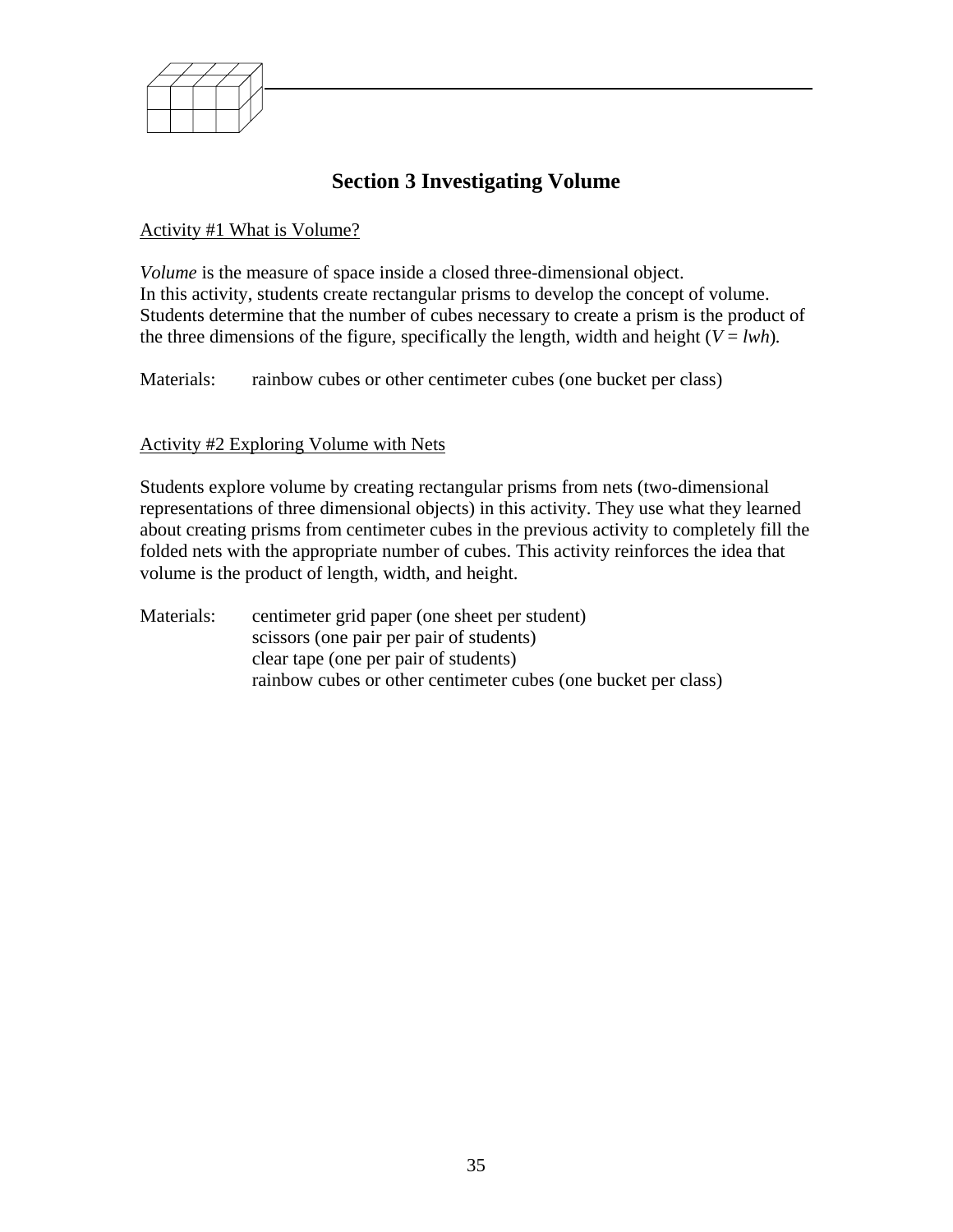<span id="page-35-0"></span>

# **Activity #1 What is Volume?**

1. Use the rainbow or centimeter cubes to build the box pictured below.



- 2. How many cubes did it take to build the box?
- 3. What is the volume of the box?
- 4. Explain the relationship between the number of cubes it took to build the box and the volume of the box.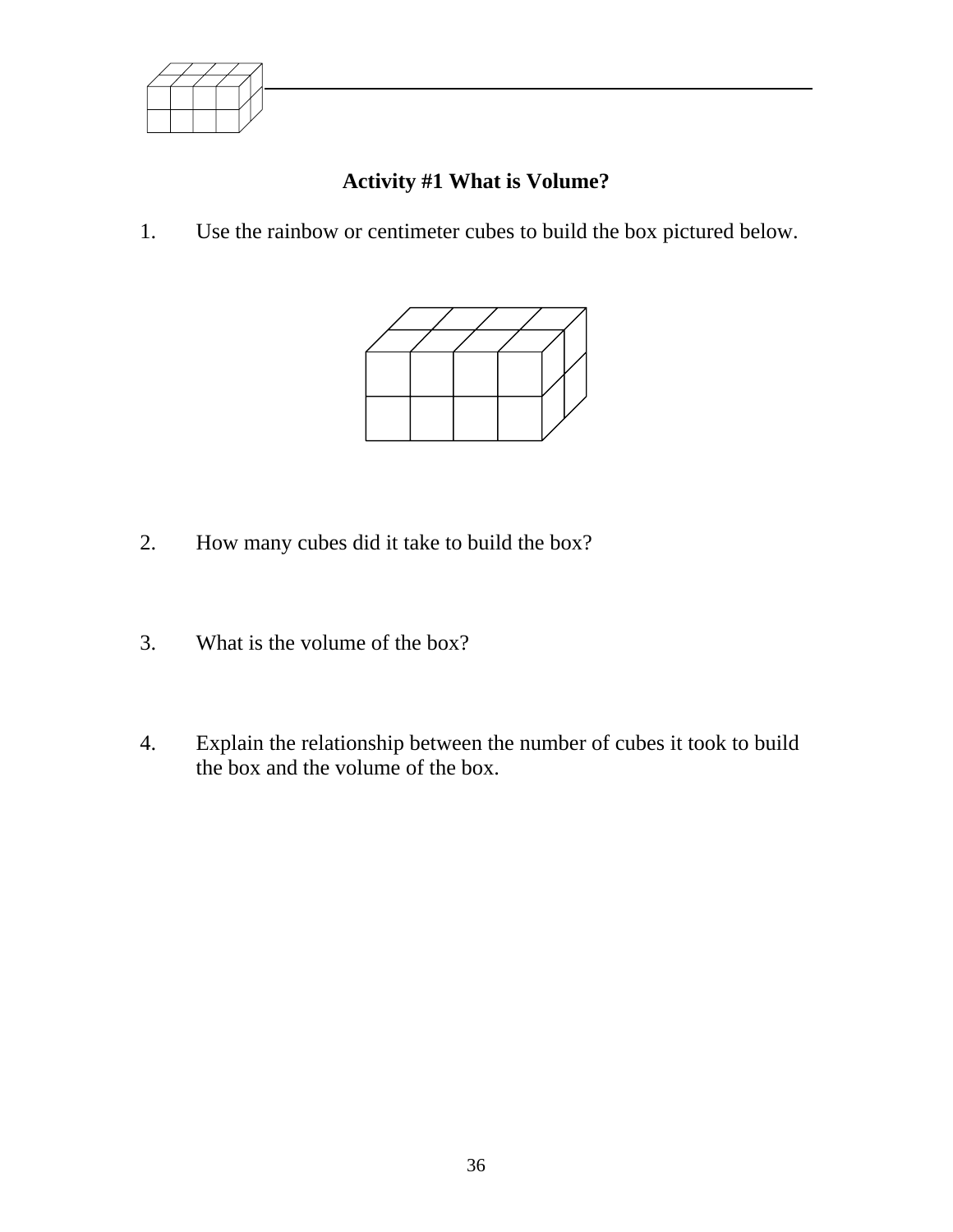

5. Build other boxes using the cubes. In the table below, draw a picture of each box, record its length, width, and height, and calculate its volume.

| Drawing of the Box | Length | Width | Height | Volume |
|--------------------|--------|-------|--------|--------|
|                    |        |       |        |        |
|                    |        |       |        |        |
|                    |        |       |        |        |
|                    |        |       |        |        |
|                    |        |       |        |        |
|                    |        |       |        |        |
|                    |        |       |        |        |
|                    |        |       |        |        |
|                    |        |       |        |        |
|                    |        |       |        |        |
|                    |        |       |        |        |
|                    |        |       |        |        |
|                    |        |       |        |        |
|                    |        |       |        |        |
|                    |        |       |        |        |
|                    |        |       |        |        |
|                    |        |       |        |        |
|                    |        |       |        |        |
|                    |        |       |        |        |
|                    |        |       |        |        |
|                    |        |       |        |        |
|                    |        |       |        |        |

6. Without building a box, explain how you can find its volume.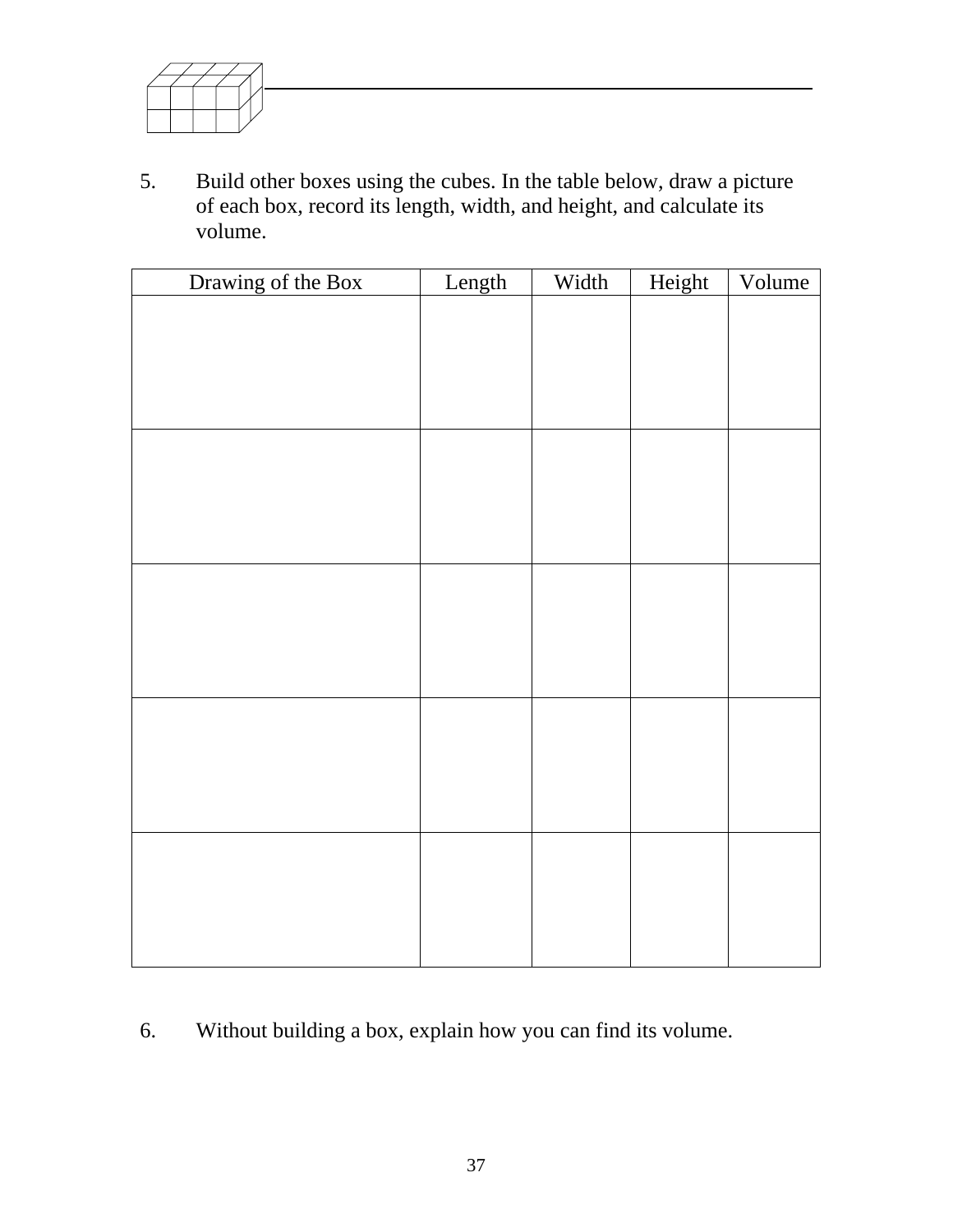<span id="page-37-0"></span>

# **Activity #2 Exploring Volume with Nets**

You will explore volume using nets which are two-dimensional patterns that can be folded to form solids.

1. Using centimeter grid paper, build the box from the net below.



2. Predict how many cubes will fit into the box.

3. Check your prediction by filling the box with centimeter cubes.

4. What is the volume of the box, i.e., what is the total number of cubes necessary to fill the box?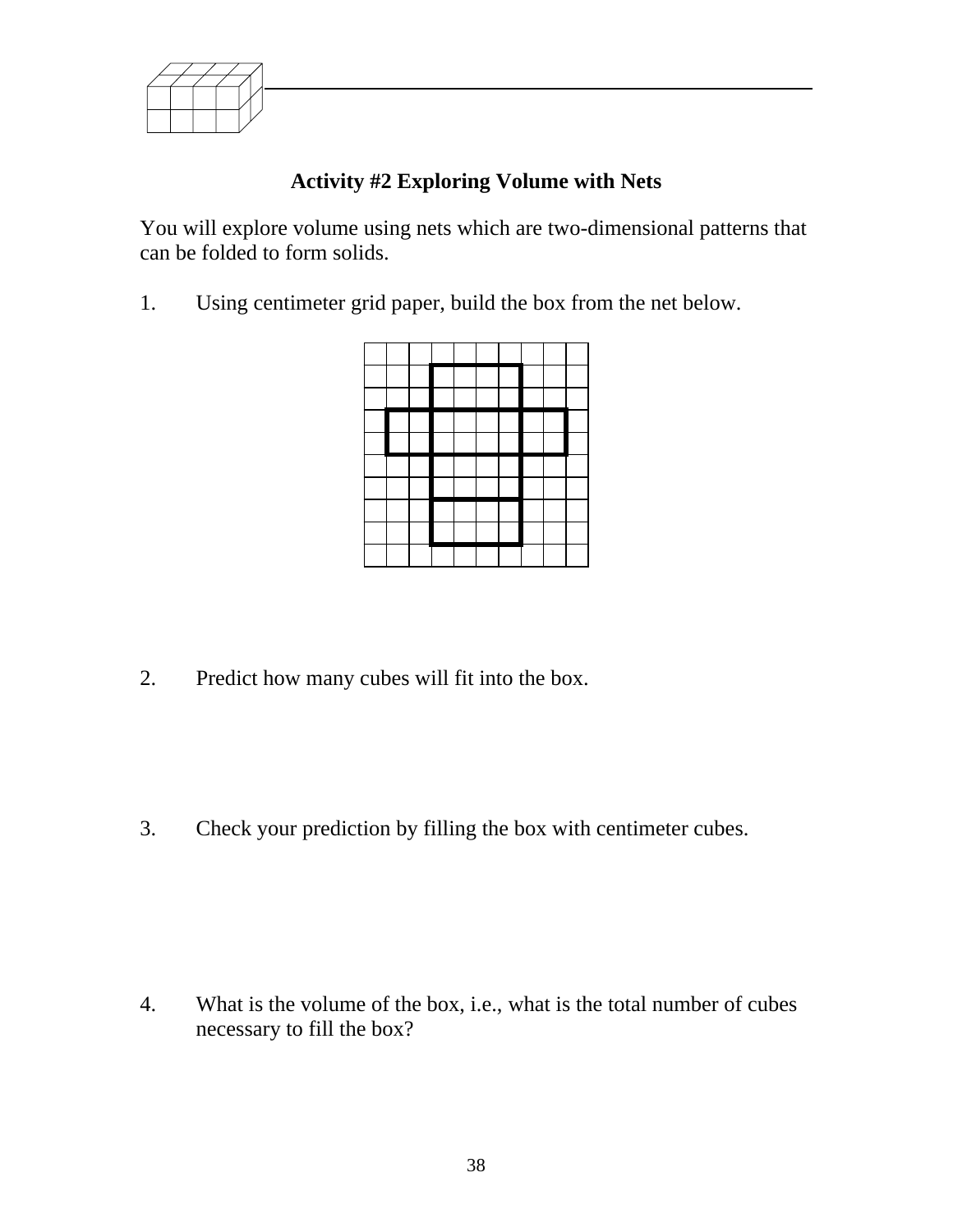

5. Re-create each of the following nets on centimeter paper then cut out the net and create the box. Then complete the table below.

| Net | Drawing of Your Box | Volume of Your Box |
|-----|---------------------|--------------------|
|     |                     |                    |
|     |                     |                    |
|     |                     |                    |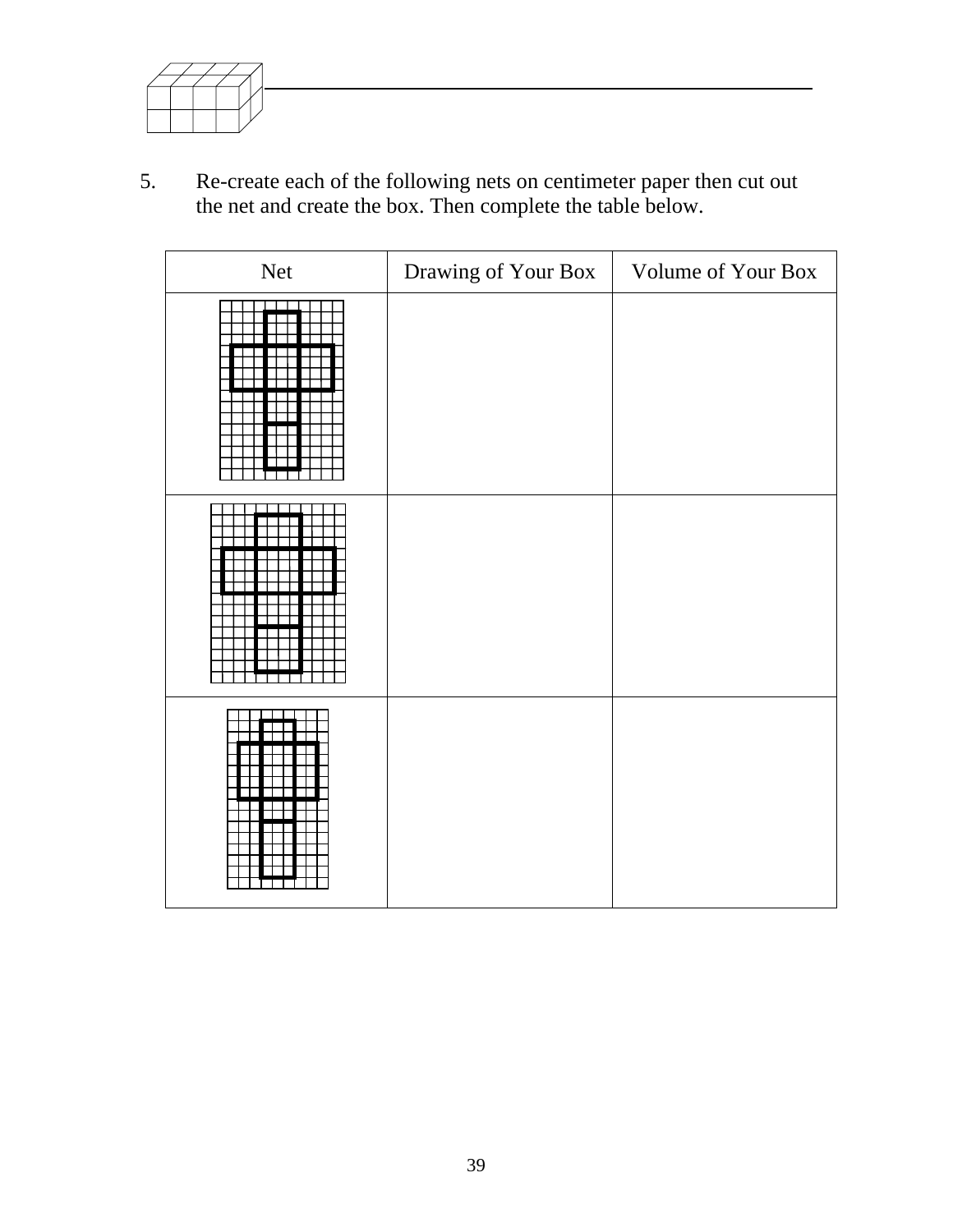<span id="page-39-0"></span>

# **Section 4 Measurement Tour of the Rice University Campus**

Materials: tape measure yard stick or meter stick calculator blank paper for recording and drawing

## **Begin the tour at Lovett Hall under the Sallyport**

Freshmen enter the academic quadrangle through the Sallyport from the outside world and graduate from within into the world through the Sallyport. This is a very symbolic place on campus. Lovett Hall was the first campus building. Its cornerstone was laid in 1911. Note the Roman numeral indicating the date that the cornerstone was laid. MDCCCCXI is normally written MCMXI. The former is more architecturally attractive.

The Greek inscription (Democritus) translates to "Rather would I discover the cause of one fact than become the king of the Persians." At the time of Democritus, to be king of the Persians was to rule the world. Observe the faces of the freshman, sophomore, junior, and senior: the senior with his mortar board (outside south (left)), the stern junior (outside north (right)), the mature sophomore (inside south (left)), and the giddy freshman (inside north (right)).

The 1990 Economic Summit was held three days in July at Rice. The world leaders walked through the Sallyport into the academic quadrangle. In the Founders Room of Lovett Hall, there is a conference table with the names of those who attended.

Look down the cloisters. Find one of the two large circles on the ground (one at each of Entrances B and C of Lovett Hall). Each is actually a set of concentric circles. Can you see them?

- 1. Measure the diameter and the circumference of the inner circle. Record the lengths.
- diameter. What is the quotient? 2. Using a calculator, divide the length of the circumference by the length of the
- 3. Now measure the diameter and the circumference of the outer circle. Record the lengths.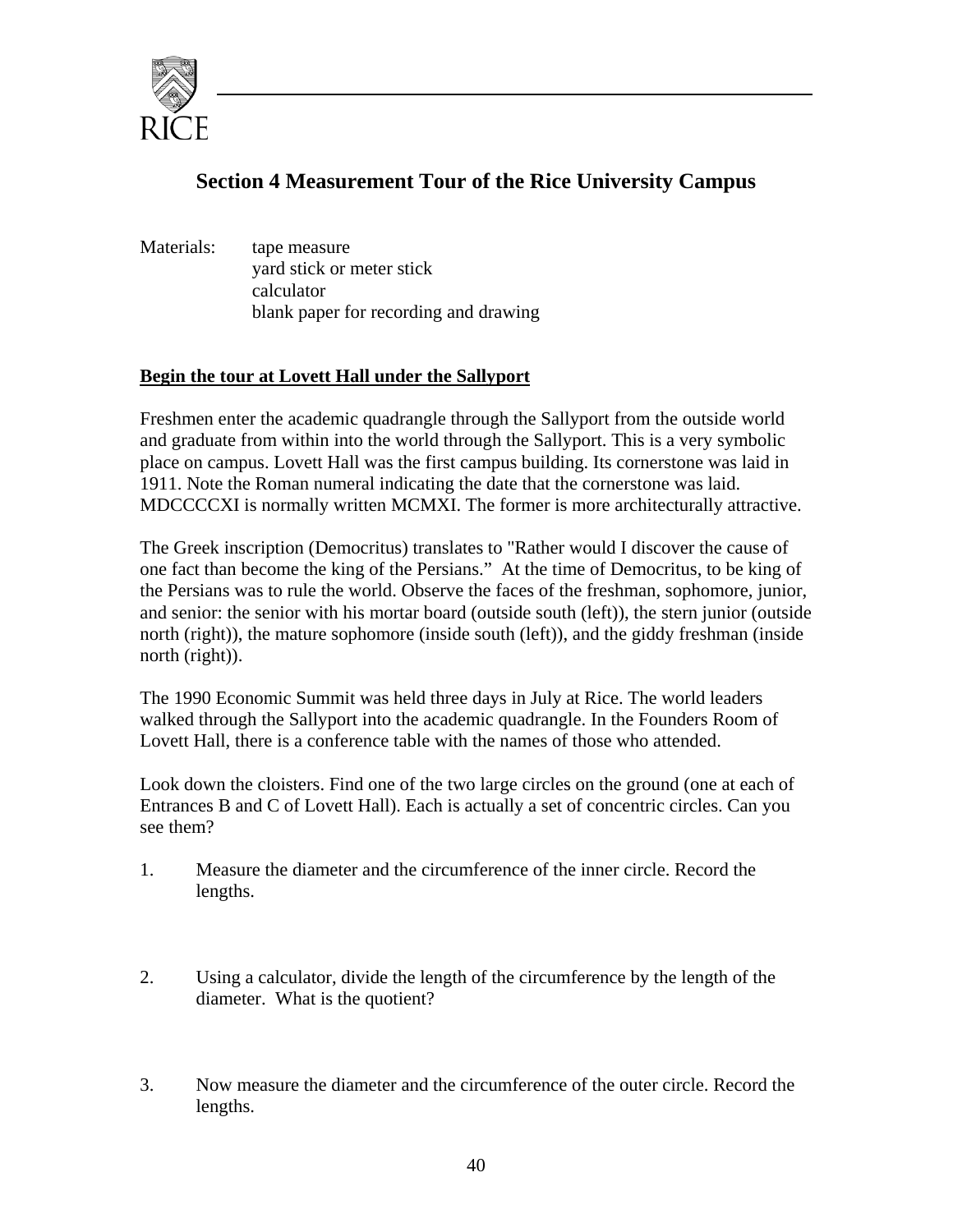

- 4. Again using a calculator, divide the length of the circumference by the length of the diameter. What is the quotient?
- 5. What do you notice about the calculations of #2 and #4?

Find one of the large pillars in front of the Lovett Hall. Measure the circumference (distance around) of the pillar with a tape measure.

- 1. Compare the length of your circumference to the lengths of the circumferences of others in the group. Are they the same length?
- 2. If not, why do you think the measurements are different?
- 3. Where would you have to measure to get the largest circumference? the smallest circumference?

Find the design in the ground of a large square with a small square at each vertex. Can you walk around this shape without retracing your steps?

1. On your paper, draw the path that you took, labeling it with arrows.

2. How far did you walk? (Count your steps.)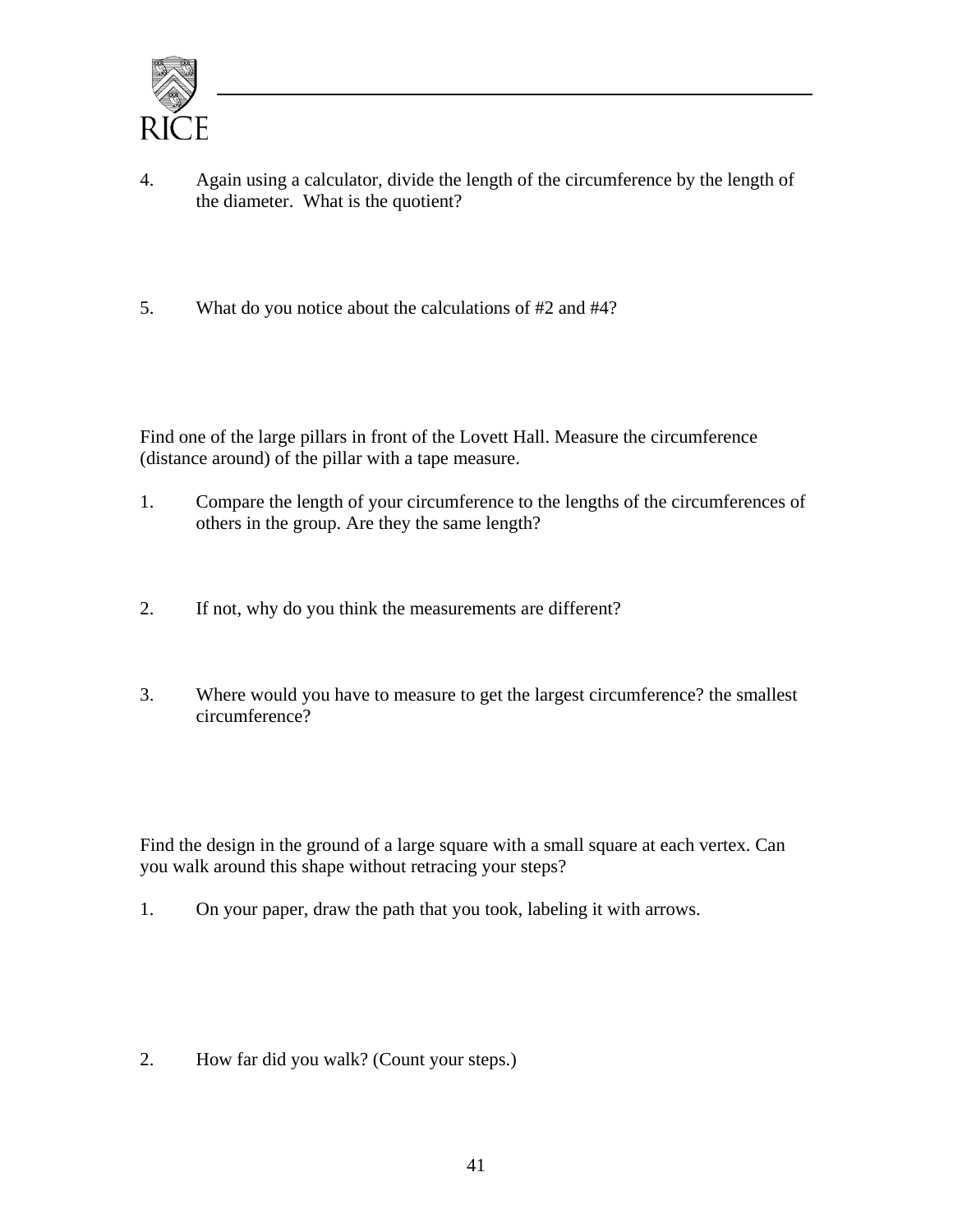

3. Can you find a different path that also works? If so, draw it as well.

## **Architecture of the Rice Campus**

Ralph Adams Cram, a Boston architect, was selected by Lovett to design the university. The architecture that was selected was appropriate to Houston's Mediterranean climate, Italian Romanesque. Materials used were marble, stone with small areas of brick. These materials are evident in Venice and elsewhere in Italy today. There is a general plan for all construction on campus. Note the uniformity of the structures. Note the beautiful symmetry and the different geometric shapes. The original landscape was provided by Teas Nursery.

A German marble cutter, Oswald Lassig, came to Houston in 1910 to do the carving on Lovett Hall. He also did the work on the Chemistry Building and Cohen House.

The Owl is the Rice mascot. You'll see them everywhere. Try counting them.

## **The History of the Founding of Rice University**

On March 13, 1891, Massachusetts-born businessman, William Marsh Rice, chartered Rice Institute in Houston, the city where he made his fortune (cotton processing, real estate and railroads). He had been approached by Houston business associates to contribute to the local public school system. However, Rice wanted to endow a university.

William Marsh Rice was murdered on September 23, 1900 by his valet, Charles Jones, who conspired with an unscrupulous lawyer, Albert Patrick, to kill Rice and to claim his estate by using a forged will. Rice's attorney, Captain James A. Baker, ordered an autopsy that revealed poisoning. Jones agreed to provide state's evidence against Patrick in exchange for immunity from prosecution. Patrick was convicted of murder and sent to Sing Sing prison. Captain Baker's quick action cleared the way for the charter to be fulfilled.

Mathematics has been at the center of the university since its beginning. Edgar Odell Lovett, a mathematician from Princeton University, was named the first president in 1907. He was recommended by Woodrow Wilson who was president of Princeton at the time. Lovett visited 78 institutions of higher learning in America, Europe, and Asia from the summer of 1908 until the spring of 1909 to gather ideas to shape the new institution. Rice University opened its doors in September 1912. The academic program emphasized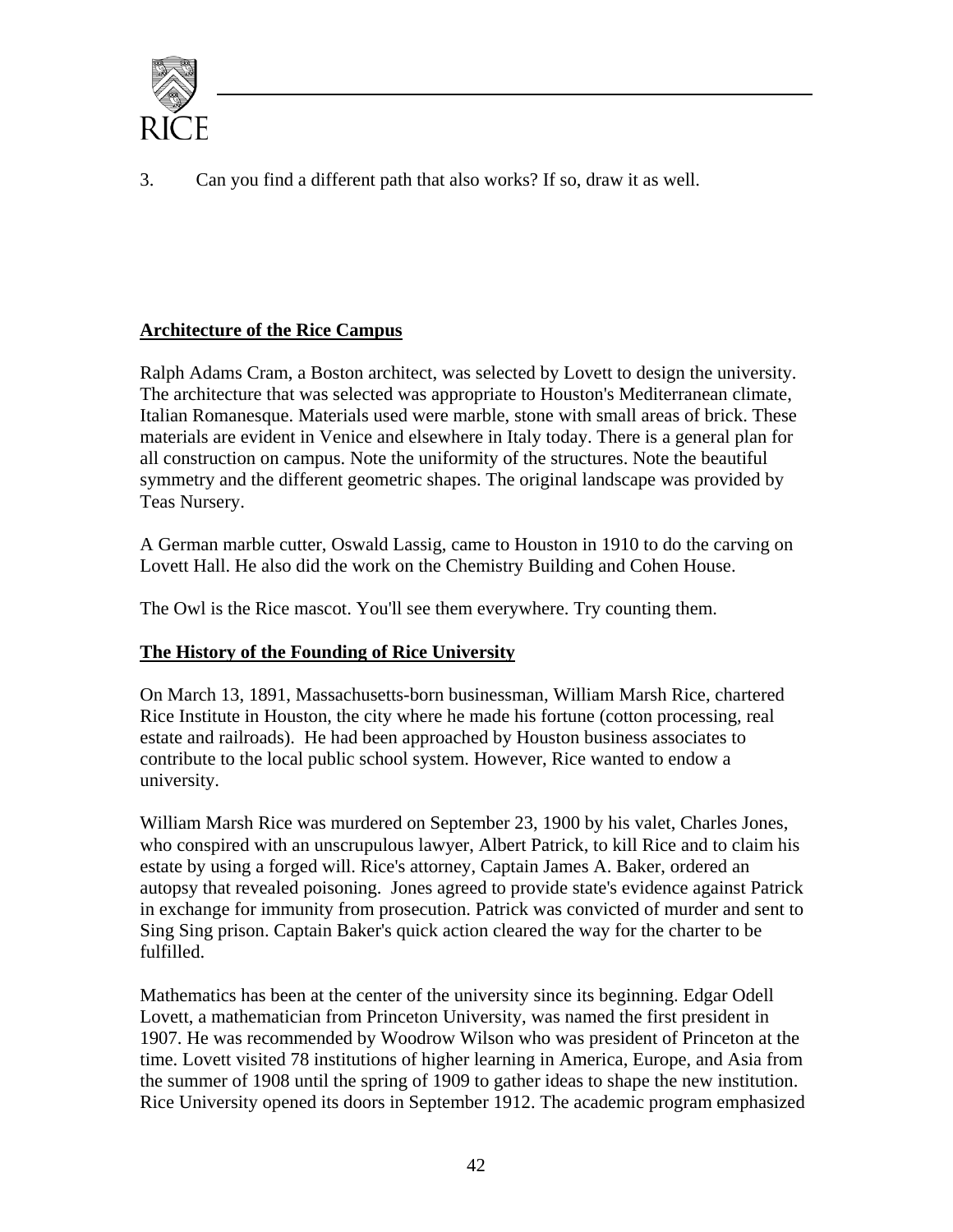

mathematics and science supported by humanities. In fact, the very first Ph. D. that was awarded was in mathematics to Hubert Bray who remained to become a mathematics professor at Rice.

## **The Physics Building (walk from Lovett Hall south, stand in front of the Physics Building)**

The Physics Building was built in 1914. Look at the arches.

- 1. How many are there at the front of the building?<br>2. Which arch is the tallest?
- 

Now walk to the entrance of the Physics Building. At the front of the entrance, you will find a black title on the ground consisting of two squares (one inside the other).

3. Draw the two squares in the space below.

4. Find the side length of each square.

5. Calculate the perimeter of each square.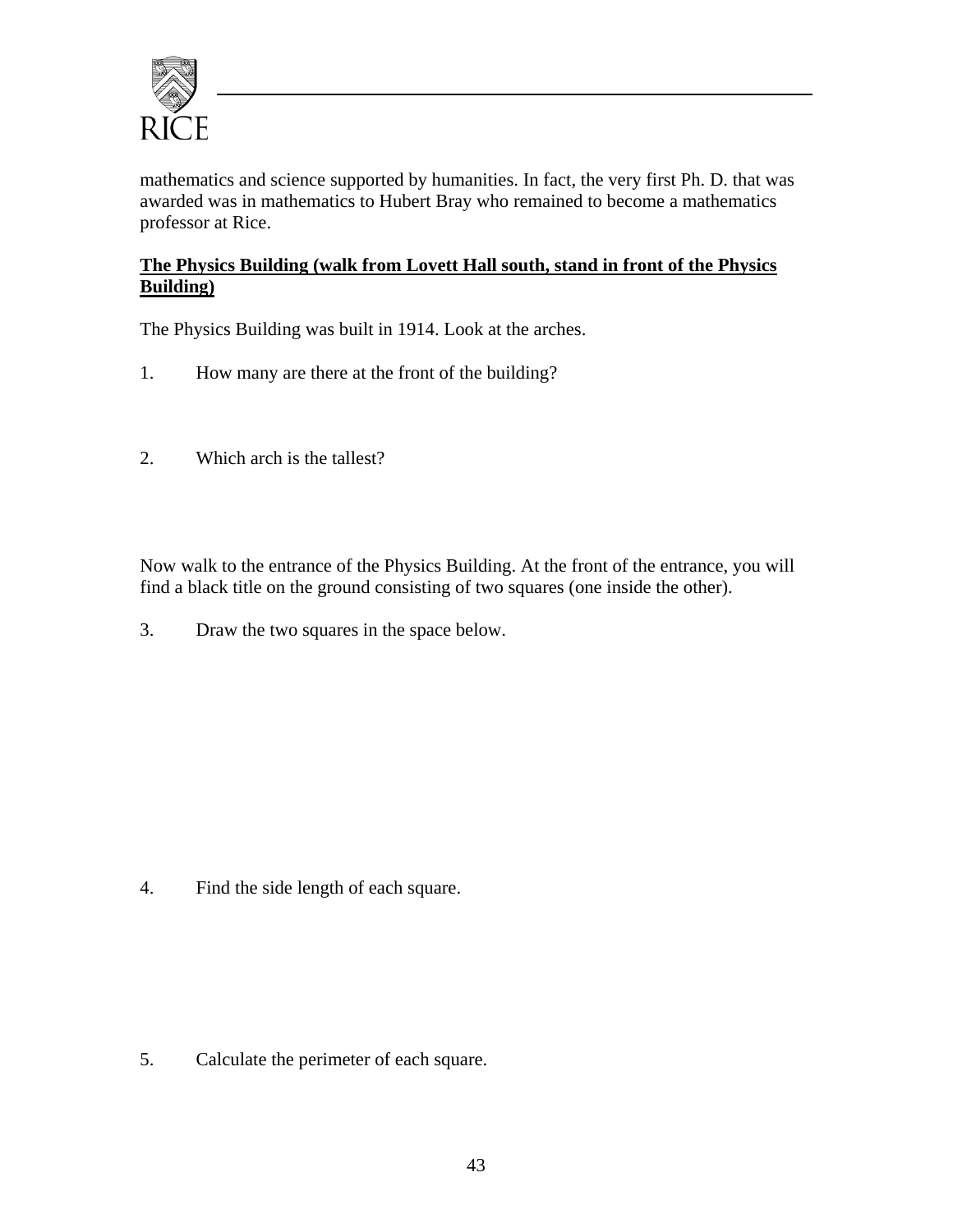

## **The Main Quadrangle and William Marsh Rice's Statue**

The Rice campus is the largest private cemetery in the world. The tall, skinny trees around the quadrangle are Cypress trees, which are used to mark cemeteries in Europe. How many Cyprus trees are there in the quadrangle?

The ashes of the founder of Rice, William Marsh Rice, are encased at the base of his statue. Rice's statue was dedicated on June 8, 1930.

There are several manholes in this area.

- 1. How are the manholes the same?
- 2. How are they different?

Select one of the circular manholes in the main quadrangle.

- 3. Measure the length of its diameter and the length of its circumference. Record those lengths below.
- 4. Divide the length of the circumference of the manhole by the length of its diameter using a calculator. What is the quotient?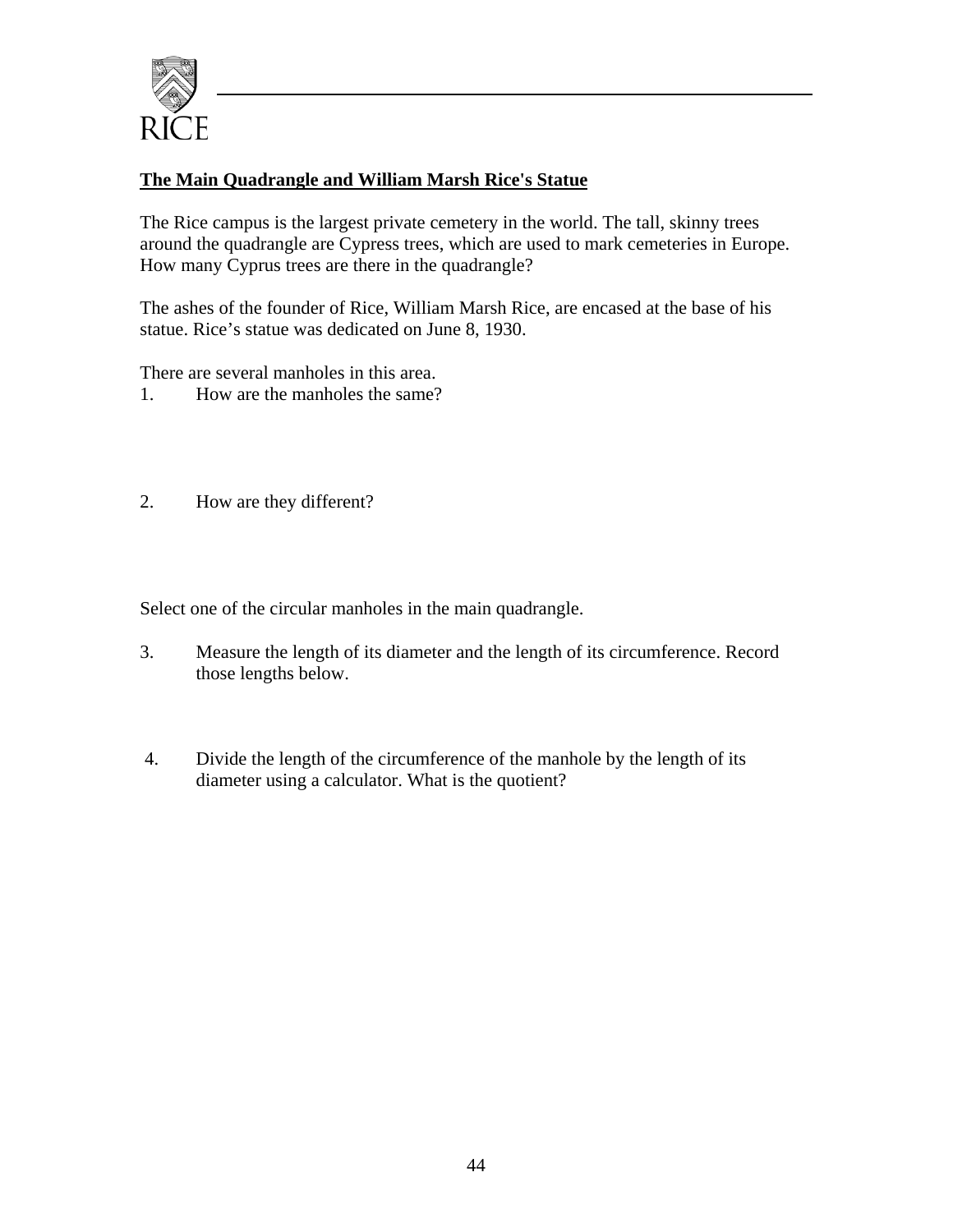

Sketch a map of the main quadrangle. Label each of the six buildings: Lovett Hall, the Physics building, Anderson Hall, Fondren Library, Rayzor Hall, and Sewall Hall. Place Willy's statue in the middle facing the correct way. Can you find a line of symmetry for the entire quadrangle?

## **Anderson Hall**

Note the decorative frieze cut into the marble. Run your finger rapidly over the vertical row of holes. Some people call this the frog wall. The architect wanted to achieve sound in architecture.

- 1. Estimate the number of holes on the frog wall. How did you arrive at your estimate?
- 2. What is the length of a diameter of each hole?
- 3. Calculate the height in centimeters of each step at the entrance of Anderson Hall that has the frog wall.
- 4. Locate and draw the cone on the other side of this building.
- 5. Count the number of windows located on the quadrangle side of the building.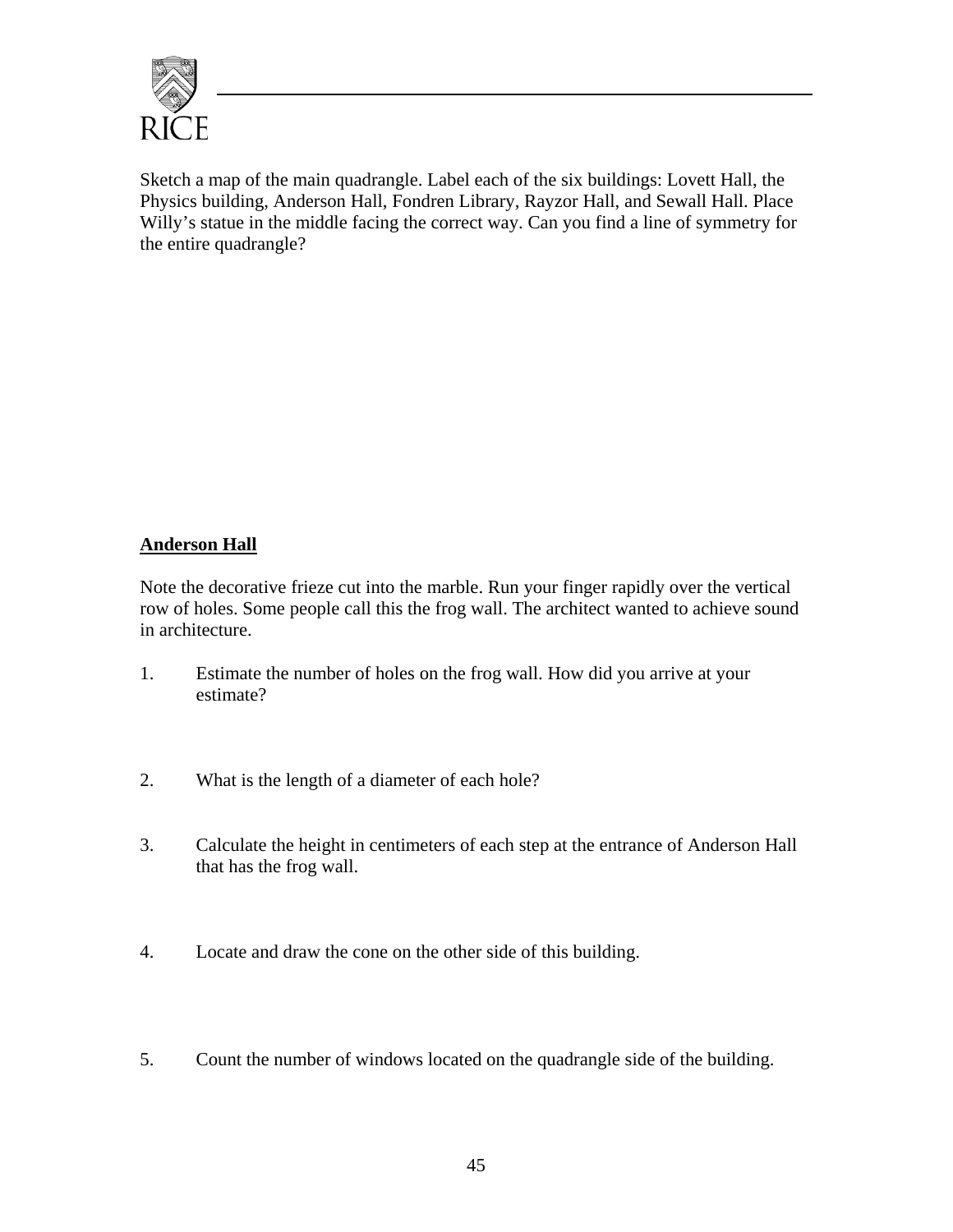

6. Are they all the same size and shape? Explain.

## **Fondren Library**

Count the number of arches in front of this building. Count the number of stars on one of the arches. What is the total number of stars on all the arches?

What is the width of one of the panels? There are two very large stone vertical panels on either side of the main entrance.

1. What is the width of one of the panels?<br>2. Estimate the height of one of the panels, and then find the perimeter of the panel.

There is a handicap ramp to the left of the entrance of the library.

3. Sketch a picture of the ramp below. Measure the height and the length of the handicap ramp. Record your measurements in your picture.

4. Divide the height of the ramp by the length of the ramp. Express the quotient as a decimal.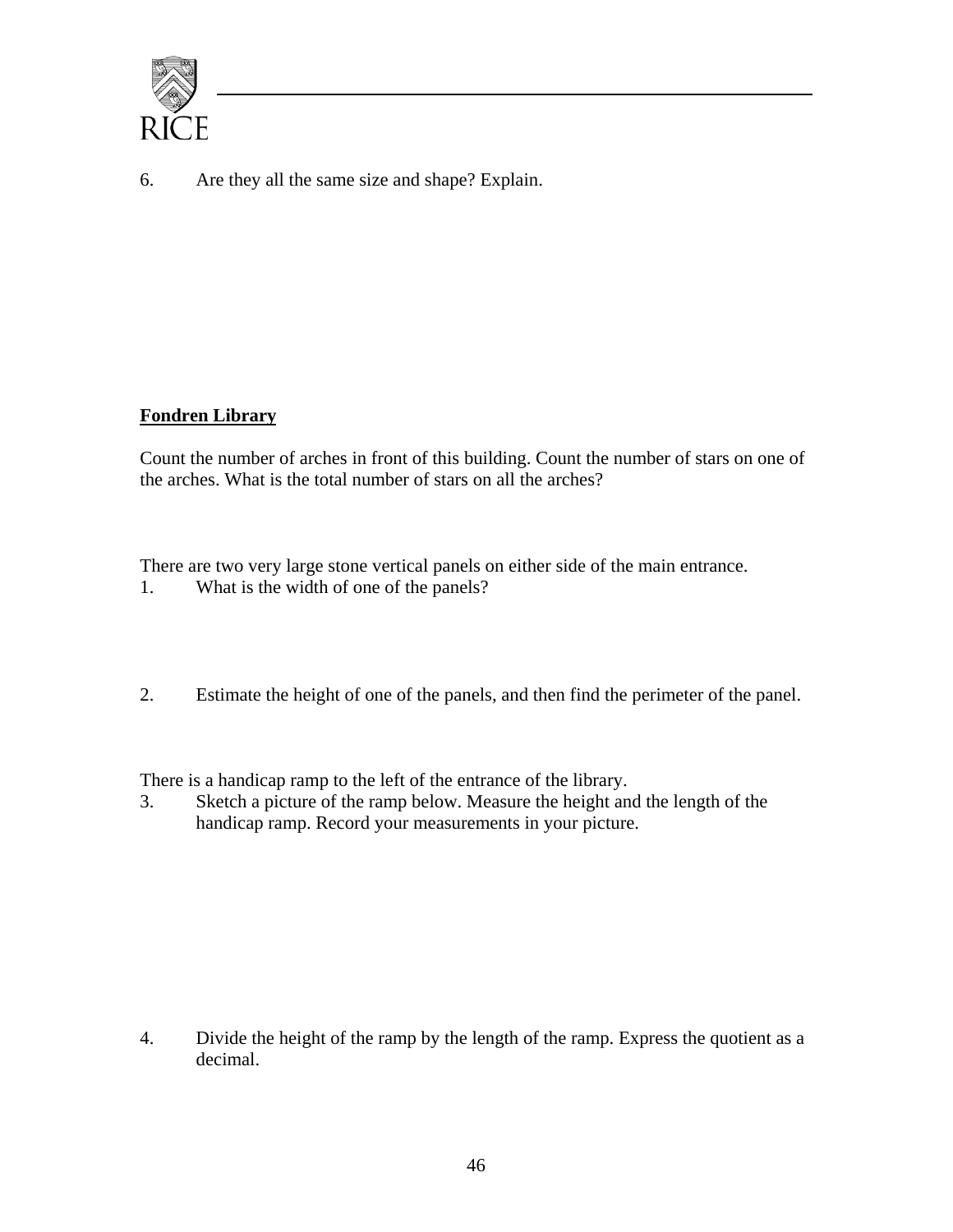

5. How would the quotient from #4 change if you increased the height of the ramp but kept the length of the ramp the same length?

There are brickwork "crosses" on the ground on either side of the entrance down the cloisters.

- 6. Draw one of the "crosses" and find its perimeter.
- 7. Count the number of bricks that make up the "cross."

## **Rayzor Hall**

- 1. Measure the length of your step in centimeters.
- 2. How many steps is it from the nearest entrance of Rayzor Hall to Willy's statue? How far is it in centimeters? in meters?

There are two benches located between Rayzor Hall and Sewall Hall.

- 3. Describe the shapes of the stone that make the benches.
- 4. What are the dimensions of the seat? What is the perimeter? What is the area?